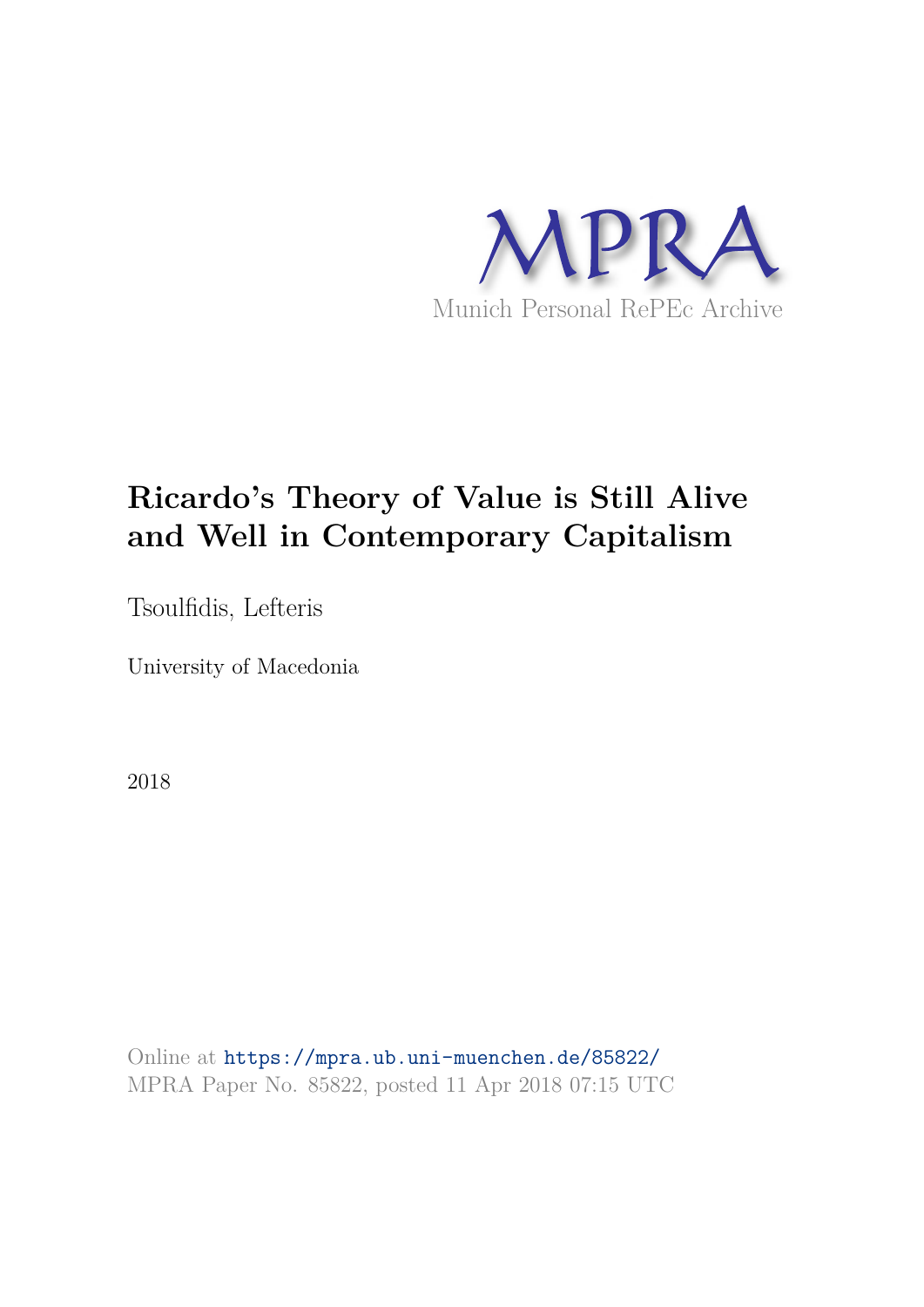# **Ricardo's Theory of Value is Still Alive and Well in Contemporary Capitalism<sup>1</sup>**

**Lefteris Tsoulfidis**

Professor, Department of Economics University of Macedonia, 156 Egnatia Street Thessaloniki, Greece Tel.: 30 2310 891-788 E-mail: [Lnt@uom.edu.gr](mailto:Lnt@uom.gr)

## **ABSTRACT**

The purpose of this article is, on the one hand, to shed light on some significant aspects of Ricardo's theory of value and on the other hand to show that Ricardo's insights about the explanatory power of the relative labour times on the movement of relative prices were in the right direction. For this purpose, Ricardo's theory of value is cast rigorously and in modern terms such that by using detailed intertemporal data from input-output tables of two major economies to show that Ricardo's insights are absolutely consistent with the facts.

**Keywords**: David Ricardo; Value and distribution, Price-value deviations

**JEL codes**: B12; B14; B16; D24; D46, D57

### **1. INTRODUCTION**

j

The purpose of this article is twofold: on the one hand to discuss Ricardo's theory of value as an interpretation of relative prices through relative labour times expended in production; and on the other hand, to test this theory using data from real economies. In spite of the fact that Ricardo makes clear and bold statements about his theory of value, nevertheless, he is usually misinterpreted in the literature for reasons that have mainly to do with the temptation of economists to read in his writings their own theory of value (Stigler, 1958). For example, Marshall (1920) or S. Hollander (1985) attribute to Ricardo a (neoclassical) partial and general equilibrium approach, respectively. Most of the neoricardians (the modern followers of Ricardo's approach) focus on those sections of the *Principles* that refer to the invariable measure of value which is presented as an unsuccessful effort to construct something akin to Sraffa's standard commodity while Ricardo's theory of value is treated merely as a cost of

<sup>&</sup>lt;sup>1</sup> An early version of this paper was presented in the Ricardian Society of Japan, Meiji University, Tokyo, March 27, 2013 and wish to thank the participants for their comments. I have also benefited from the comments of Aris Papageorgiou and Persefoni Tsaliki. The usual disclaimer applies.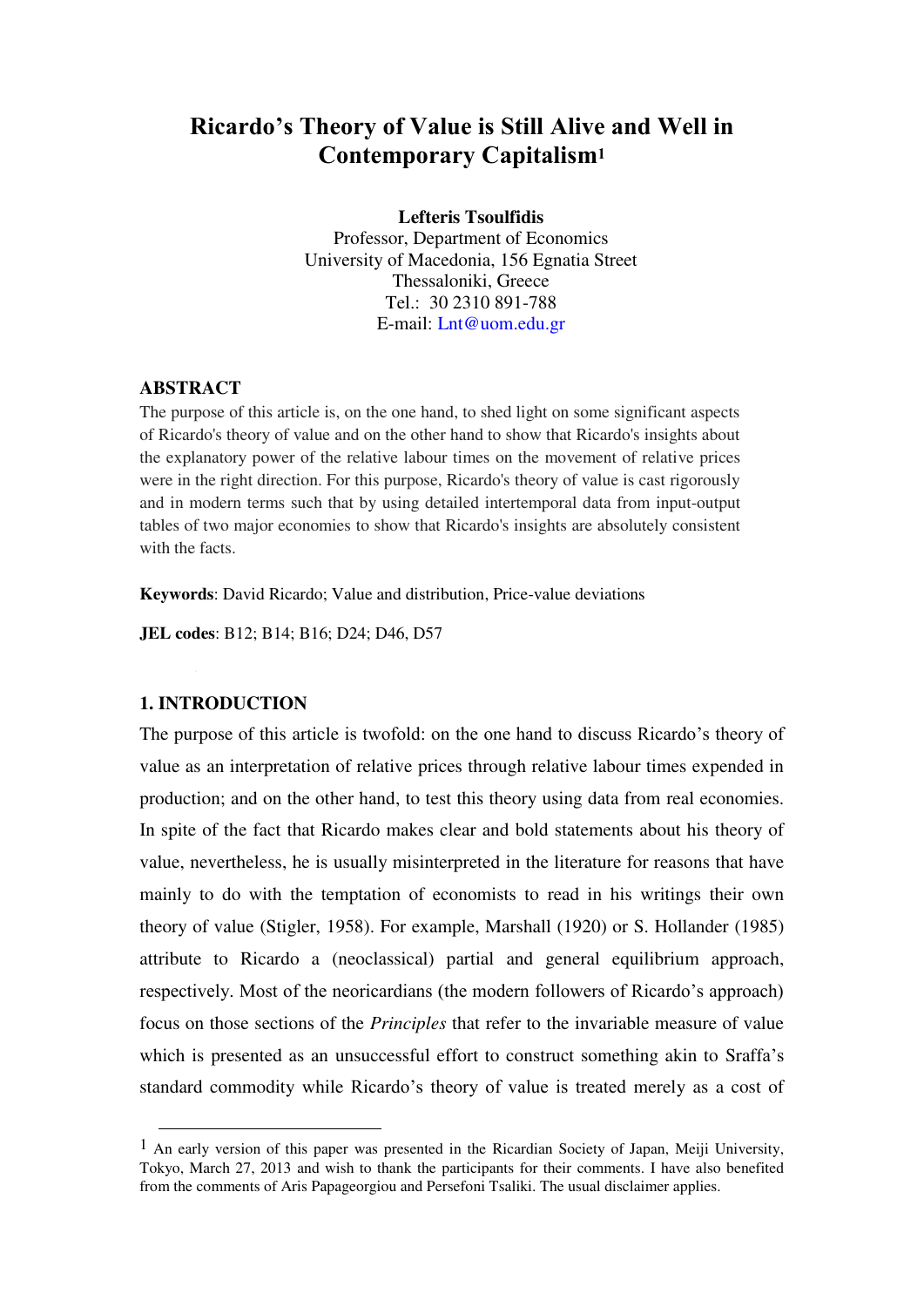production theory without including rent as a constituent component of price (Steedman, 1982). Marxists, usually attribute to Ricardo a theory of value very similar to Marx's and then, not surprisingly, find inconsistencies. A careful reading of the *Principles*, however, reveals that Ricardo's meaning of the word value by no means is the same with Marx's meaning of the same word (Tsoulfidis, , 2010, ch.4).

The remainder of the paper is structured as follows: Section two refers to Ricardo's statements on the theory of value and his insistence for an explanation of the variations of relative prices through the relative labour times spent on the production of commodities. Section three deals with Ricardo's labour theory of relative prices and its modifications, wherein it is argued that this theory is general enough so as to take into account the inter-industry differences in capital-labour ratios, changes in the distributive variables as well as differences in turnover times. Section four shows that the effects of these variables on relative prices not only are minimal compared to the principal cause of variation in relative prices, that is, the relative labour times but also predictable. Section five test empirically Ricardo's theory of value using data from input-output tables of Japan and Germany for meaningfully selected years. Section six summarizes and makes some concluding remarks.

#### **2. RICARDO'S THEORY OF (EXCHANGE) VALUE**

Ricardo in his *Principles* straightforwardly states that his purpose is to determine the laws of distribution in the economy but adds that progress in such an endeavour is possible if and only if there is a consistent theory of value, that is, a theory of determination of relative prices (*Works*, I, pp. xiv-xv). Ricardo started from Smith's theory of value based on labour time and advanced it more than any other economist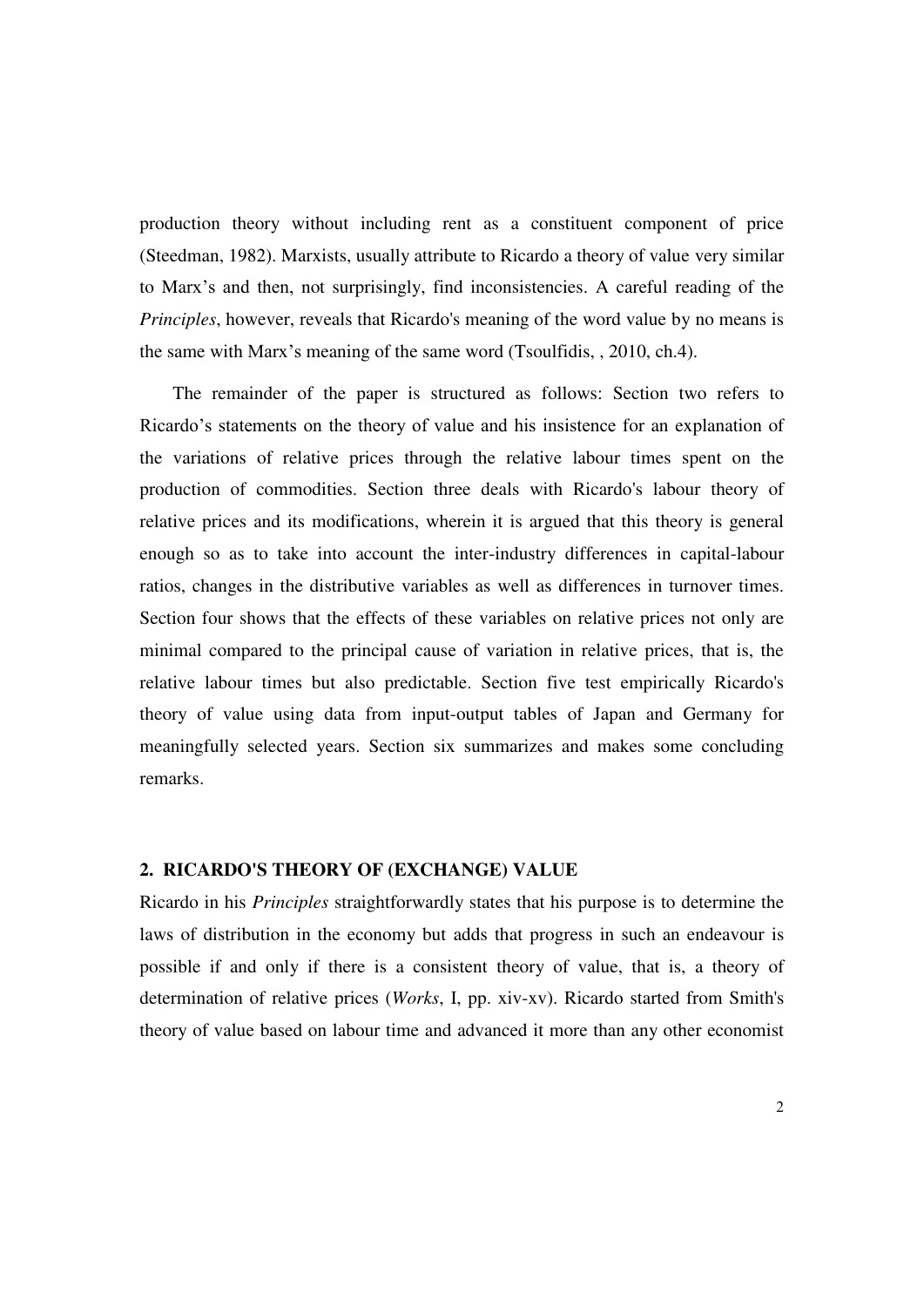of his time. However, it was nearly impossible to supersede a series of riddles that even today are regarded hard to deal with.

Ricardo already knew from Smith that market prices are determined by the ephemeral forces of supply and demand; but over time, these same market prices fluctuate persistently around something more fundamental than the simple forces of supply and demand, that is, the "principle of equal profitability". Thus, if in an industry the rate of profit is above the economy-wide average, the inflow of capital would increase the supply of this industry relative to its demand; thereby, reducing the market price to a level that would restore the average profitability. By contrast, if the rate of profit of an industry is below the economy's average, then the outflow of capital will decrease the supply relative to demand and so the price will increase to a point that restores the economy's average rate of profit. Ricardo argued that the principal determinant of the movement in the resulting "natural prices", that is, prices that incorporate an average rate of profit, are their respective labour times. Hence, there is a role for demand and supply; however, these two concepts have entirely different meaning and content from those utilized, for example, by Malthus (cf. *Works* VIII, p. 279-80) and by extension by the usual neoclassical demand and supply schedules each point of which represents a potential equilibrium price and quantity pair. In Ricardo both demand and supply are governed by profitability and by no means should be thought of as neoclassical schedules (Garegnani, 1984).

Ricardo starts his analysis with a discussion regarding Smith's distinction between use value and exchange value and he argues that the use value of a commodity is merely a prerequisite for exchange (*Works*, I, p. 6). Scarcity is important only in the case of non-reproducible goods, such as works of art, rare coins, rare books, and the like, whose value does not depend at all on the quantity of labour which is necessary for their production but depends primarily on the "varying wealth" and inclinations of those who are desirous to possess them" (*Works*, I, p. 12). It is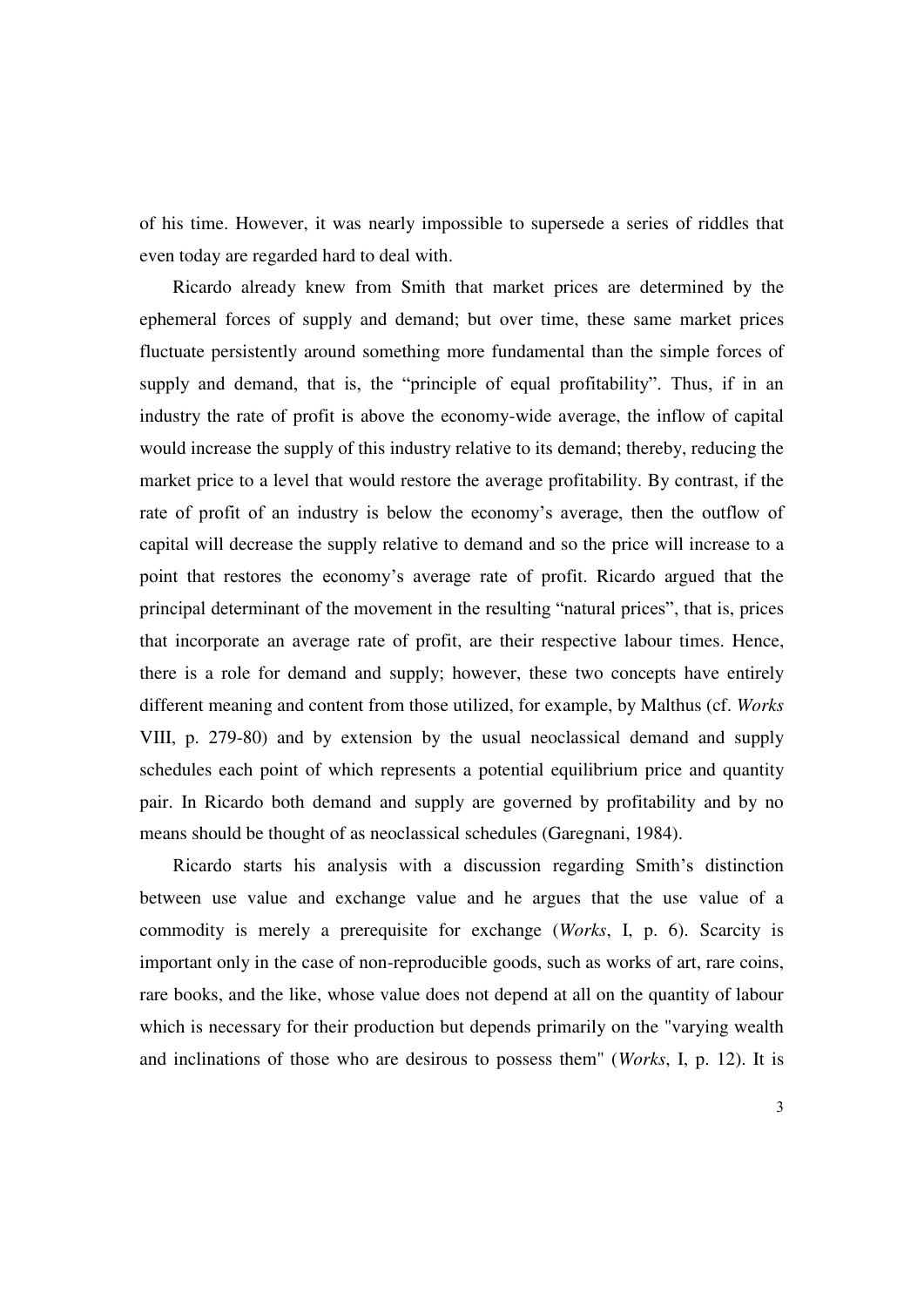important to stress that the non-reproducible goods whose relative prices are determined by subjective forces are an infinitesimally small percentage of the totality of goods. The overwhelming majority of goods are reproducible and, with regard to them, Ricardo sides with Smith's labour theory of value, according to which the relative prices of goods are determined by the relative quantities of labour that were spent on their production.

The value of a commodity, or the quantity of any other commodity for which it will exchange, depends on the relative quantity of labour which is necessary for its production, and not on the greater or less compensation which is paid for that labour. (*Works*, I, p. 11).

The trouble with the above definition is that although we do know the relative prices, that is, the visible part of the exchange, the relative quantities of labour times were, by contrast, an unknown in Ricardo's time due to lack of data making exceedingly difficult to infer anything more specific about the movement of relative prices.2 For example, if the relative price of two commodities change, then if we do not know exactly the relative quantities of labour required in the production of the two commodities, we would not be able to attribute the observed change in their relative price to a specific cause for there would be many possibilities. It is important to note at this juncture that nowadays such difficulties are easily resolved with the use of input-output tables which include detailed accounts regarding the amount of labour required in production, so that we can estimate the relative labour times required in the production of commodities.

The want of data on labour time prompted Ricardo, and by extend the old classical economists, to the search of an *invariable measure of value*, that is, a commodity

j

<sup>&</sup>lt;sup>2</sup> It might be remarked in passing that in the last sentence in the above quotation Ricardo categorically precludes the case of an adding-up cost of production theory of value so frequently attributed to him. Furthermore, the natural or cost price in Ricardo incorporates the economy-wide average rate of profit and is treated as if it were the same with (if not too different from) the market price (*Works* I, p. 382).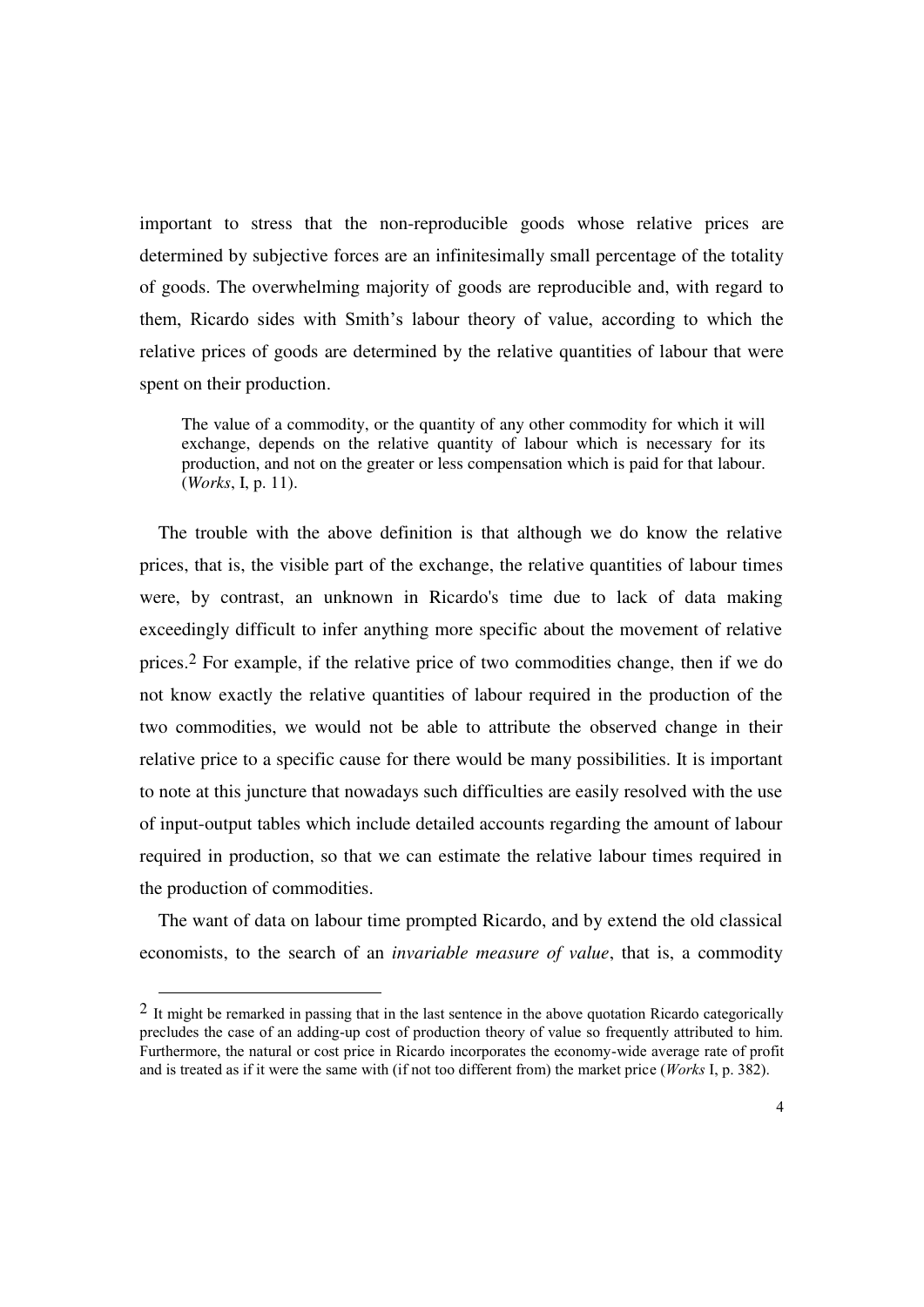whose production would always require the same amount of labour and whose value would remain the same regardless of changes in the distributive variables. In modern parlance, a commodity with the properties of the invariable measure of value must be characterized by (a) zero relative price elasticity with respect to the technical conditions in production, that is, zero substitutability in production and (b) zero relative price elasticity with respect to changes in distribution. These two properties characterize a commodity as an invariable measure of value and as such it could be used as a numéraire to estimate the changes in the relative prices of all the other commodities as well as the precise source of their variation.3 Ricardo devoted the rest of his intellectual life to the discovery of such a commodity which could be determined either practically or analytically (see *Works* I, pp. 42-44). In effect, he investigated a number of possibilities, however, none of which gave absolutely satisfactory results because the production of all the commodities he thought of was subjected to technological change and therefore required different labour times over time. Ricardo at the end hypothesized gold to be the commodity that could, at least partially, fulfil the role of an "imperfect", but nevertheless the best available "measure of value" the "nearest approximation to truth" (*Works* VIII, p. 279) as he characterized it.

For Ricardo the value of gold was determined in exactly the same way as with the other commodities, that is, by the labour time required for its production, with the difference that the techniques of production of gold (and silver) are subjected to fewer changes and after the passage of reasonably long times (*Works* I, p. 87). Using gold as an approximate invariable measure of value, he also provided himself with a means to integrate the theory of value with the theory of money. Thus, while the labour time spent in the production of gold was supposed to be changing so slowly that it could be

-

<sup>&</sup>lt;sup>3</sup> The invariable measure of value could also possibly be used as a measuring tool for the intertemporal estimations of the wealth and therefore the wellbeing of a society.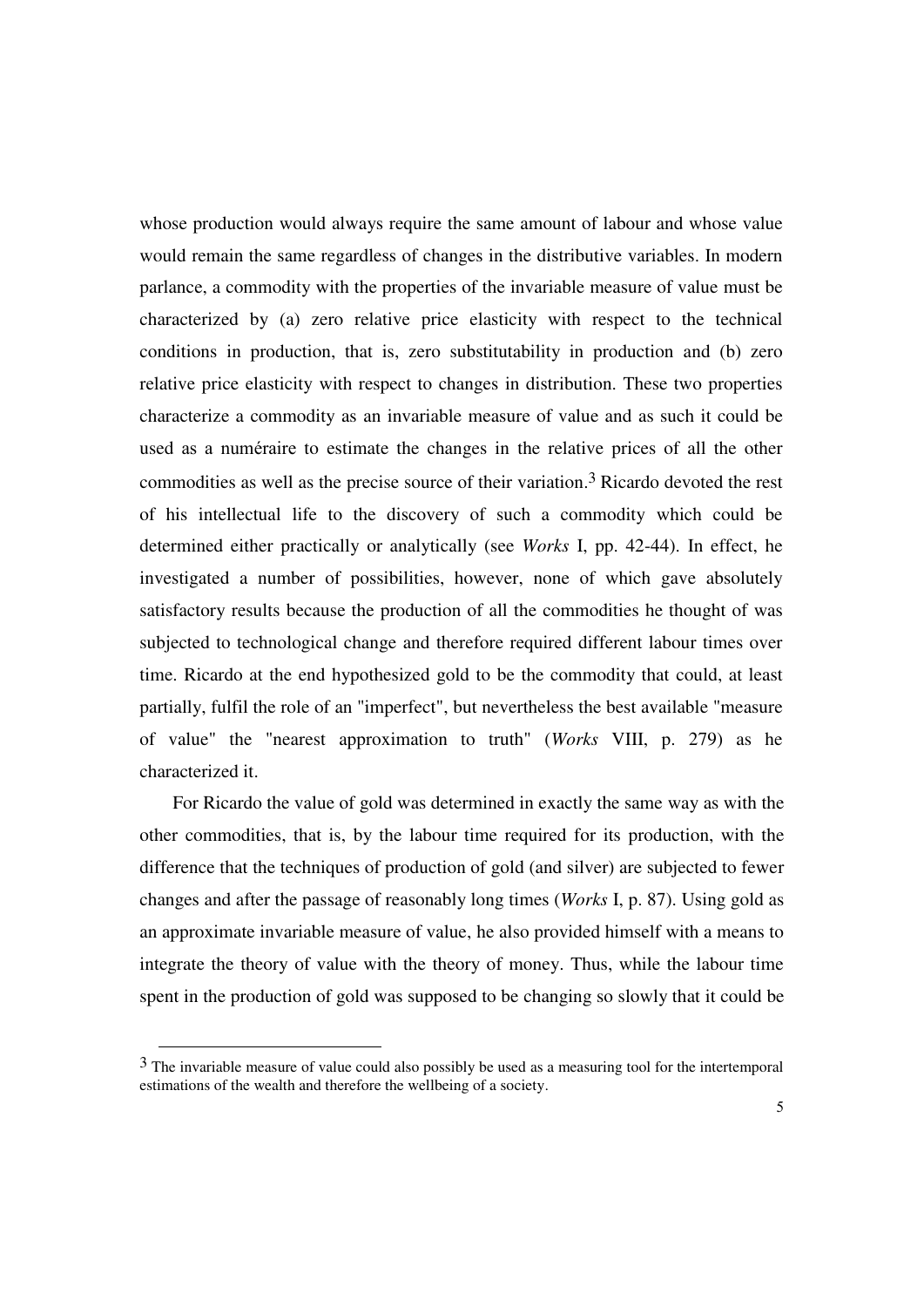regarded as approximately constant, nevertheless this did not prevent Ricardo from engaging in discussions concerning the effects of the supply of money (that is, gold) on the general price level. This separation between the real (theory of value) and the monetary economy as well as their interaction are of critical importance to the interpretation of Ricardo's theory of value, international trade, taxation and public debt (Tsoulfidis 2010, 2013 and 2015).

In spite of the lack of a perfect invariable measure of value, Ricardo argued that the principle according to which the exchange ratios of products are regulated by relative labour times expended in their production is correct not only in "the rude and early stage of society", as Smith thought but also in capitalism where Smith thought that the labour theory of value was no longer applicable. The difference is that in capitalism the previously correctly stated labour theory of relative prices needs several qualifications and modifications. These modifications relate to the presence of factors such as differences in capital-labour ratios, changes in income distribution and differences in the completion of the production process or turnover time. Ricardo's fundamental thesis, however, is that the relative prices of reproducible commodities, are determined by the relative quantity of labour expended on their production. The quality of the expended labour is independent of the subjective evaluations of individual producers; this is an issue that is resolved through the market mechanism. More specifically, the differences in skills or in general qualities of labour are manifested in the market as differential wages. Moreover, Ricardo argued that the value of the product is determined not only by the direct labour expended on its production but also by the indirect labour contained in plant and equipment. He notes:

Not only the labour applied immediately to commodities affect their value, but the labour also which is bestowed on the implements, tools, and buildings, with which such labour is assisted [...] of the durable implement only a small portion of its value would be transferred to the commodity. (*Works* I, p. 23)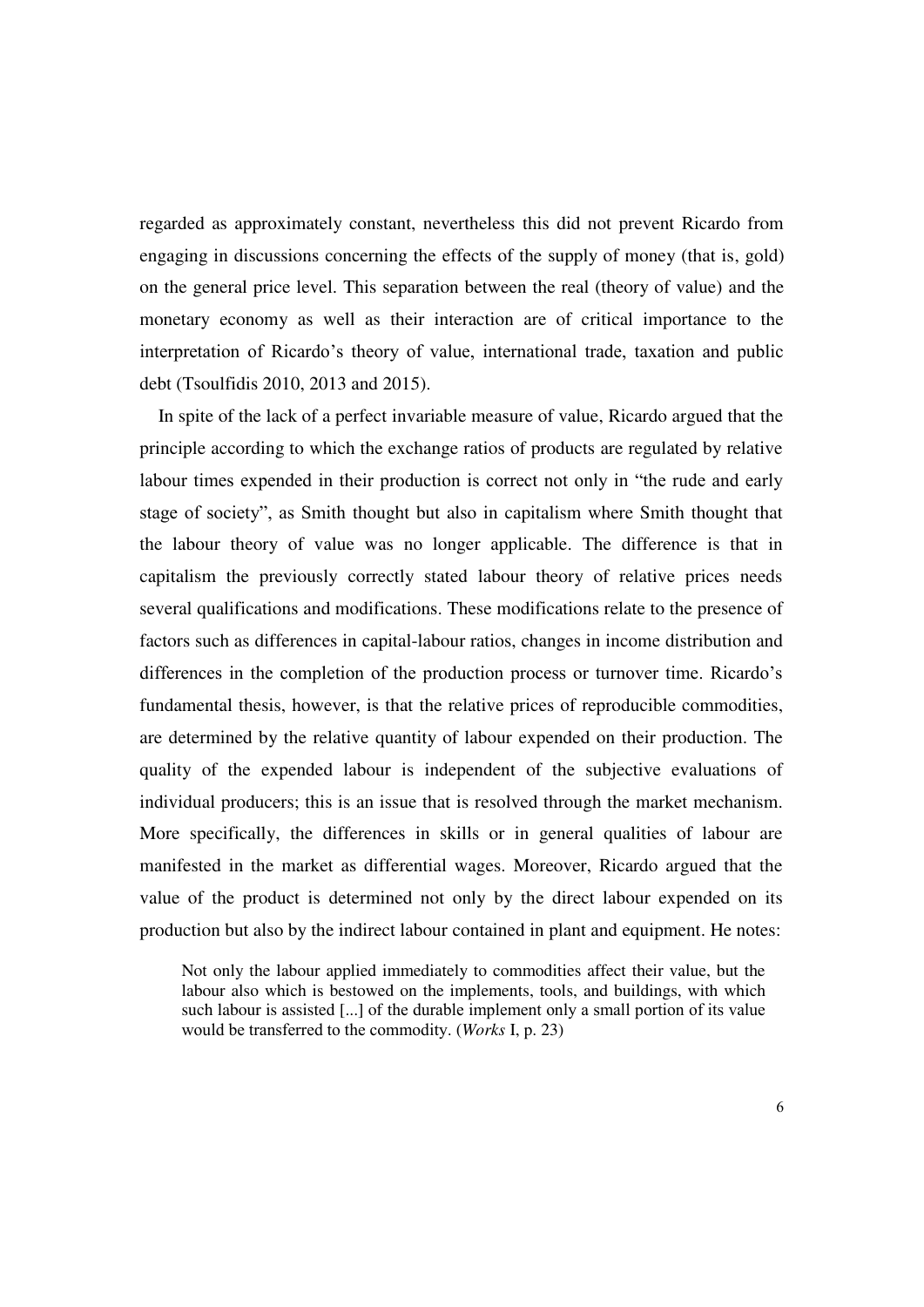In other words, the exchange ratios of commodities are determined by their respective labour times with fixed capital only transferring its exchange value onto the final product piecemeal through its depreciation. Clearly, Ricardo was fully aware of the depreciation of fixed capital but for simplicity reasons, he hypothesized that depreciation is zero and that fixed capital lasts forever.

# **3. MODIFICATIONS OF THE THEORY OF VALUE**

Let us now focus on a capitalist economy where production takes place with the employment of both labour and capital. Notes Ricardo:

The principle that the quantity of labour bestowed on the production of commodities regulates their relative value, considerably modified by the employment of machinery and other fixed capital. (Works I, p. 30)

Ricardo argues then that the presence of fixed capital and of the rate of profit affects the relative prices but only in a limited and at the same time predictable way. For this purpose, he constructs a numerical example of two industries ("trades"), the first producing cotton and the second corn; each of the trades employs a 100 workers at a wage rate,  $w$ , of £50 per year (see Table 1). He further supposes that the cotton trade unlike the corn trade uses a machine, K, worth of £5,500.<sup>4</sup> The rate of profit, r, for convenience's sake is assumed at 10%, too low for England in Ricardo's time, and total profits,  $\Pi$ , are estimated as the product of the rate of profit times the sum of capital and wages,  $r(K + wL)$ . Thus, we have:

-

<sup>4</sup> Fixed capital in Ricardo's numerical examples is assumed not to depreciate and also there are no materials used up; in short, there is no "constant capital" in Marx's sense.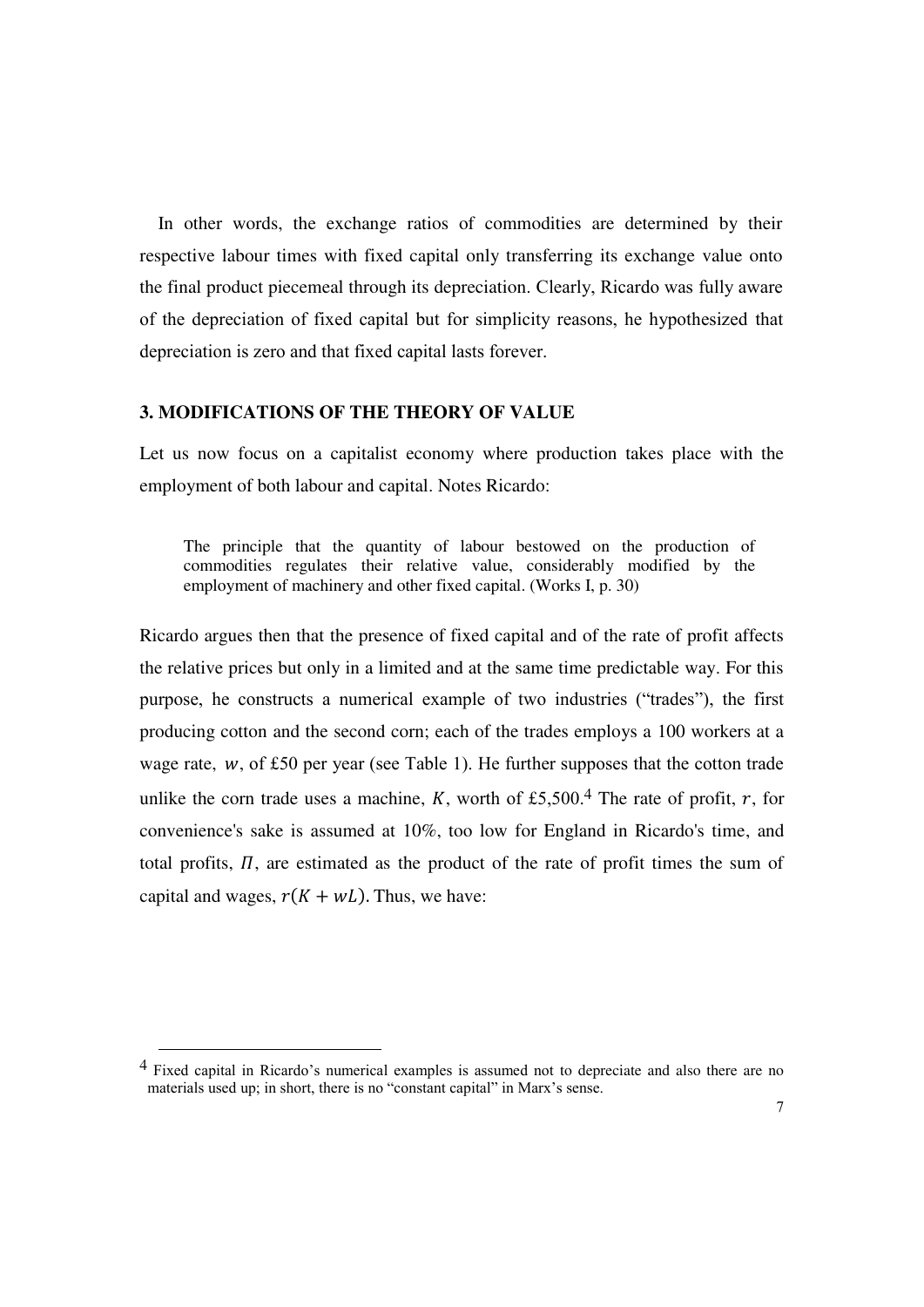$K$  $W = wL$  $K/W$  $\Pi = r(K + wL)$  $P = W + \Pi$ Cotton industry: <br>
E5,500 <br>
E5,000 <br>
E5,000 <br>
E1,050 <br>
E6,050 Corn industry: 0 £5,000 0 £500 £5,500

**Table 1** Ricardo's numerical example

From the above Table we get that the relative price of cotton is  $£6,050/£5,500 =$ 1.10 which is not far from the relative direct labour time  $100/100 = 1$ . The  $10\%$ deviation is attributed to the differences in the  $K/L$  ratios given that the wage rate is uniform across trades.

Thus, the relative prices of production are affected by the presence of capital and rate of profit, but only in a limited way. Ricardo's example is judicious, since he illustrates his thesis under extreme assumptions. For example, instead of taking the two trades with capital-labour ratios close to each other, he shows that, even in the presence of extreme differences in the capital-labour ratios, the deviations between relative prices and labour times remain relatively small, 10% in Ricardo's numerical example.

In effect, the cotton trade uses a capital-labour ratio of 55 and the corn trade a zero capital-labour ratio. Ricardo shows that even under these extreme differences in capital-labour ratios, relative prices are affected only in a limited and, at the same time, theoretically predictable way. In particular, the effect on relative prices is proportional to the differences in the capital-labour ratios of the two trades. It goes without saying that the rate of profit exerts an effect on relative prices but this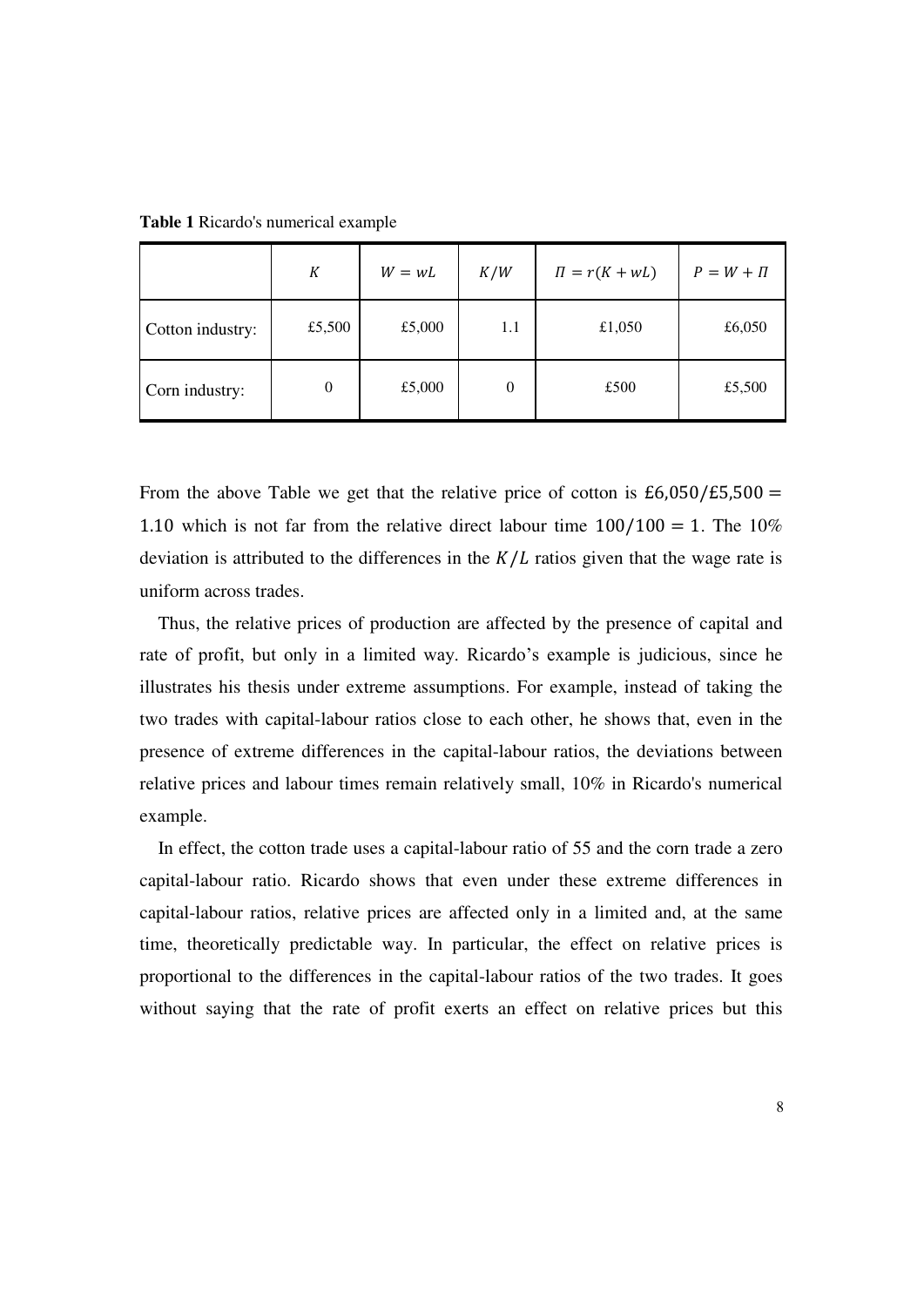diminishes with the passage of time because of the long-run falling rate of profit, a common theme in the old classical approach to which Ricardo was no exception.5

Table 2 below modifies somewhat Ricardo's numerical example by examining two commodities A and B and by inserting pragmatism without sacrificing generality hypothesizes that the production of commodities A and B takes place with the employment of both capital and labour. Thus, we have

**Table 2:** Ricardo's modified numerical example

-

|             | К      | $W = wL$ | K/W | $\Pi = r(K + wL)$ | $P = W + \Pi$ |
|-------------|--------|----------|-----|-------------------|---------------|
| Commodity A | £5,500 | £5,000   | 1.1 | £1,050            | £6,050        |
| Commodity B | £1,500 | £5,000   | 0.3 | £650              | £5,650        |

The new givens as expected bring somewhat closer the relative commodity prices to the quantities of labour. More specifically,

$$
\frac{P_A}{P_B} = \frac{6,050}{5,650} = 1.07 > \frac{L_A}{L_B} = 1
$$

where the subscripts A and B denote the two commodities. The differences between the relative prices and the relative labour times spent on the production of the two commodities are derived from differences in the capital-labour ratios (or the value compositions of capital,  $K/W$  in Marxian terms). Here, it is important to note that in effect we are dealing with different capital-labour ratios since the wage rate is uniform in the production of the two commodities. If the capital-labour ratio were the same then no deviation would have been observed between relative price  $P_A/P_B$  and

<sup>5</sup> Thus, the effect of different capital-labour ratios on relative prices is secondary, whereas the labour expended is the principal factor exerting most of the influence.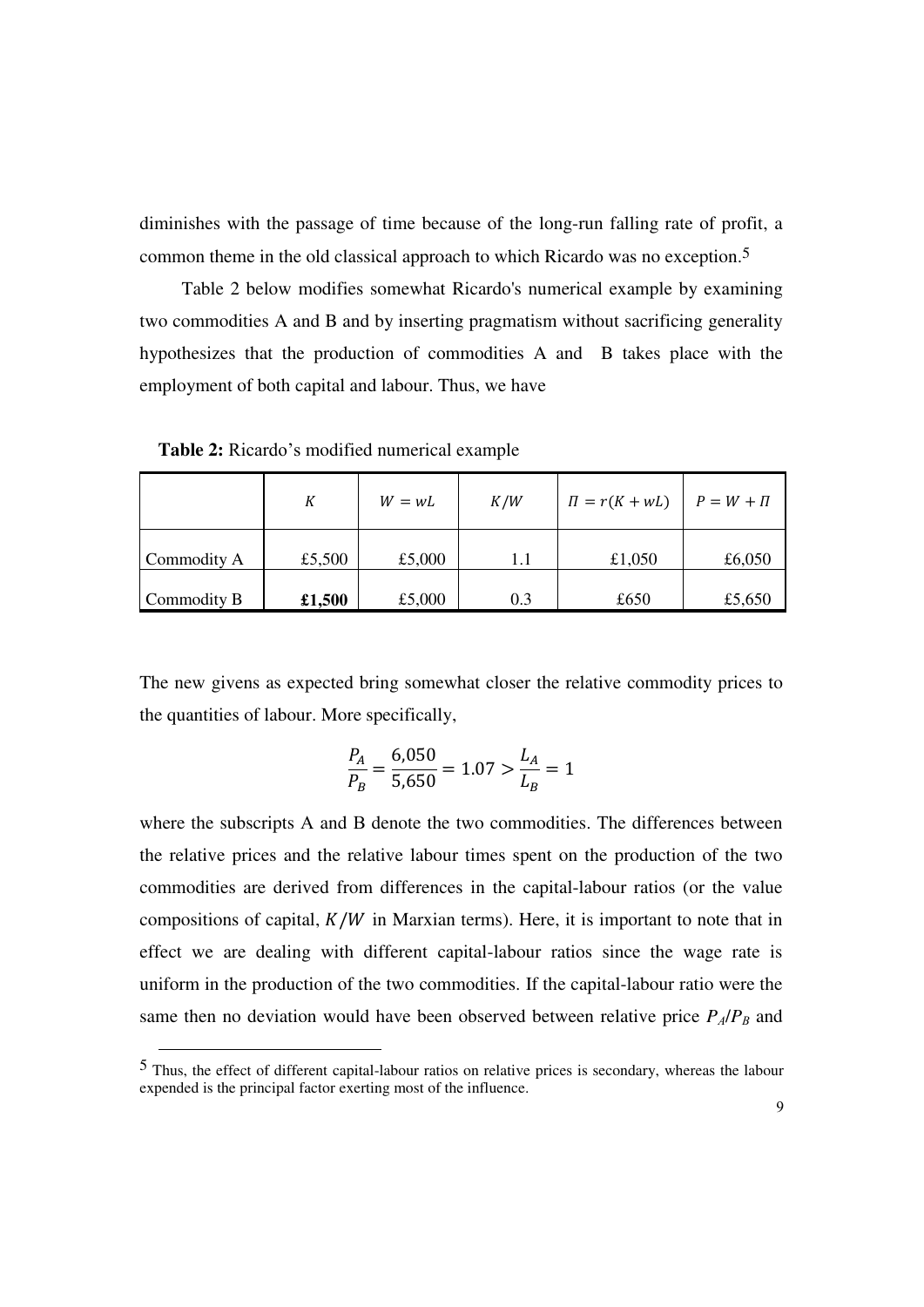relative labour time *LΑ*/*LΒ*. These results become much more pronounced, if we form the relative price of commodity A, namely

$$
\frac{P_A}{P_B} = \frac{wL_A + r(wL_A + K_A)}{wL_B + r(wL_B + K_B)}
$$

and factoring out the relative labour time, we get

$$
\frac{P_A}{P_B} = \left[\frac{L_A}{L_B}\right] \left[\frac{1 + r\left(1 + \frac{K_A}{wL_A}\right)}{1 + r\left(1 + \frac{K_B}{wL_B}\right)}\right]
$$

The above relationship shows that the relative prices of commodities are affected by both the presence of capital and the rate of profit. The numerical example is plausible (if not extreme and thus against Ricardo's thesis) because it hypothesizes far too large differences in capital-labour ratios in the production of the two commodities. Nevertheless, the difference between the relative prices and the relative quantities of labour that went into the production of the two goods is only 7%. Moreover, this difference is predictable, since it depends on the capital-labour ratio provided that the wage rate is the same across sectors and remains constant in the face of hypothetical rates of profit. The assumptions are only made for illustrative purposes and in the next paragraphs we bring into the analysis Ricardo's "fundamental law of distribution", that is, the inverse relationship between the wage rate and the rate of profit (Kurz, 2018). With the above in mind, we differentiate the relative prices with respect to the rate of profit and we get:

$$
\frac{\mathrm{d}}{\mathrm{d}r} \left( \frac{P_A}{P_B} \right) = \frac{\mathrm{d}}{\mathrm{d}r} \left[ \frac{wL_A + r(wL_A + K_A)}{wL_B + r(wL_B + K_B)} \right] = \frac{w(K_A L_B - K_B L_A)}{(wL_B + rwL_B + rk_B)^2}
$$

10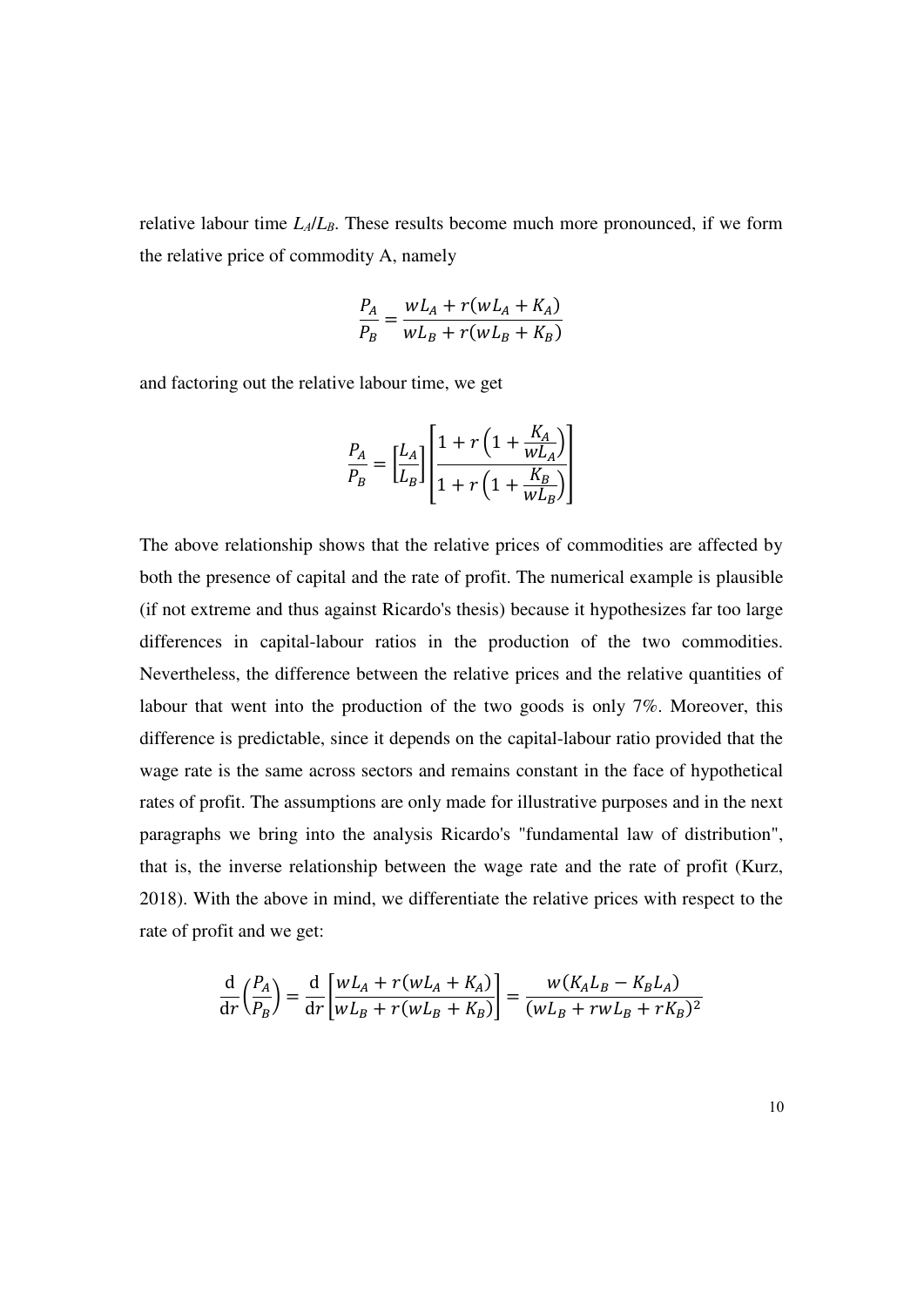Since, the denominator of the above fraction is squared and therefore is always positive, it follows that the sign of the above derivative depends exclusively on the term

$$
K_A L_B - K_B L_A = \left(\frac{K_A}{L_A} - \frac{K_B}{L_B}\right) L_A L_B
$$

Thus we may write

$$
\operatorname{sign}\left[\frac{d}{dr}\left(\frac{P_A}{P_B}\right)\right] = \operatorname{sign}\left(\frac{K_A}{L_A} - \frac{K_B}{L_B}\right) L_A L_B
$$

The profit rate also affects the relative prices, but only in a limited and theoretically predictable way while its effect lessens with the passage of time if we invoke Ricardo's view of the long-term downward trend in the rate of profit. If, for example, the rate of profit was hypothesized at 5%, then the difference between relative prices and relative quantities of labour is reduced to approximately 3.7% (see Table 3 and Figure 1) and in the extreme case that the rate of profit is assumed zero, there is no deviation between relative prices and the relative quantities of labour, which is another way to say that the labour theory of value holds absolutely. Table 3 below presents selected results of our experiments with different profit rates starting from zero and increasing it each time by 2.5% percent until we reach the 100% taken as a kind of a maximum possible rate of profit. It is important to note that at the time that Ricardo was writing both the assumptions of 10% and 100% rate of profit were rather extreme and the economy's rate of profit should lie somewhere between these two percentages.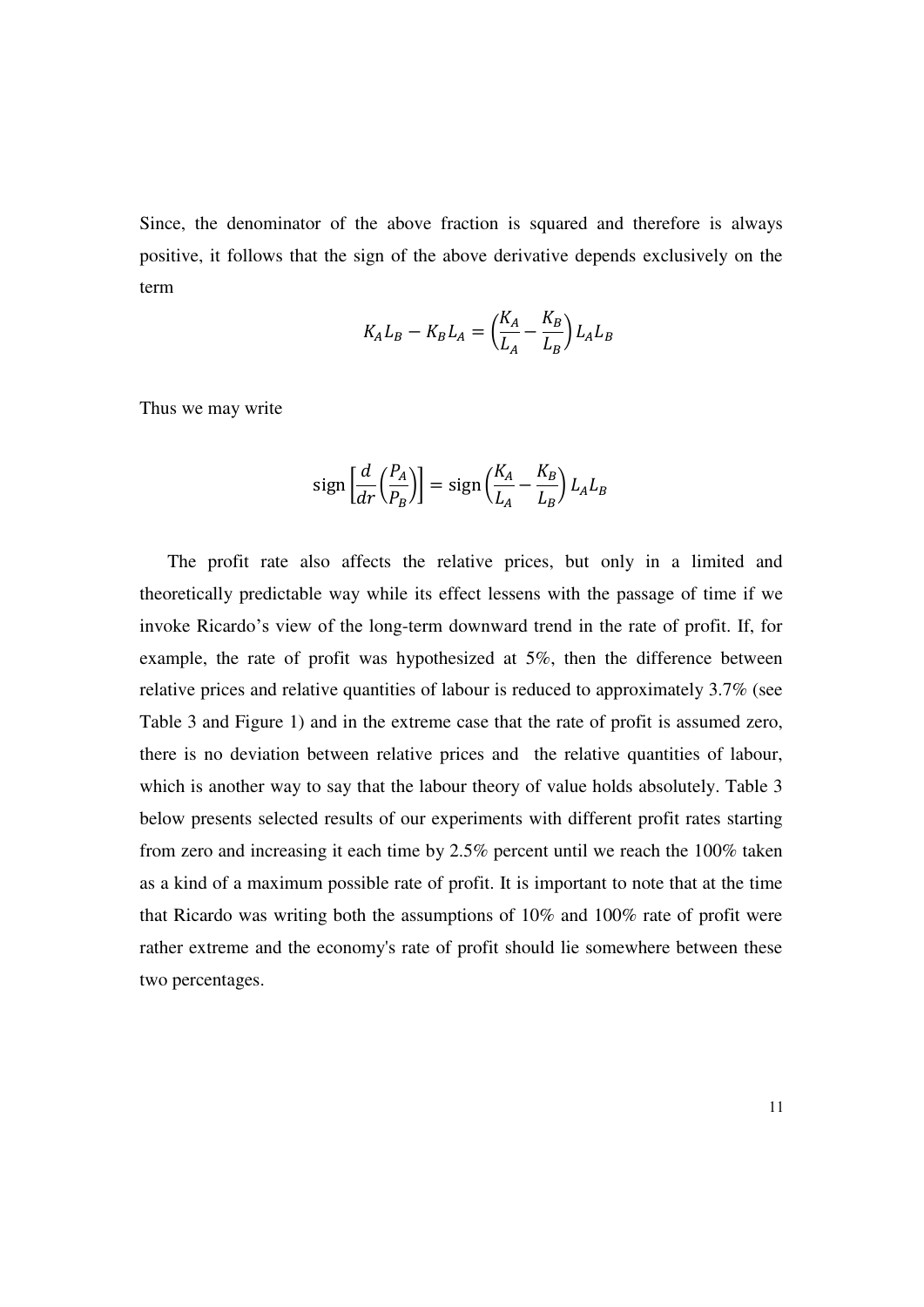**Table 3:** Relative prices and elasticities for selective rates of profit

| $\mathbf{r}$ | $0\%$ | $5\%$ | $10\%$ | $20\%$ | $40\%$ | $62.5\%$ | 70%   | 80%   | $90\%$ | 100%  |
|--------------|-------|-------|--------|--------|--------|----------|-------|-------|--------|-------|
| $P_A/P_B$    | 1.000 | 1.037 | 1.070  | 1.127  | 1.210  | 1.275    | 1.293 | 1.31  | 1.332  | 1.192 |
| e            |       | 0.026 | 0.053  | 0.086  | 0.114  | 0.119    | 0.118 | 0.117 | 0.115  | 0.112 |

In Figure 1 below we show graphically the relation between the rate of profit and the path of relative prices



**Figure 1:** Relative price, elasticity and rate of profit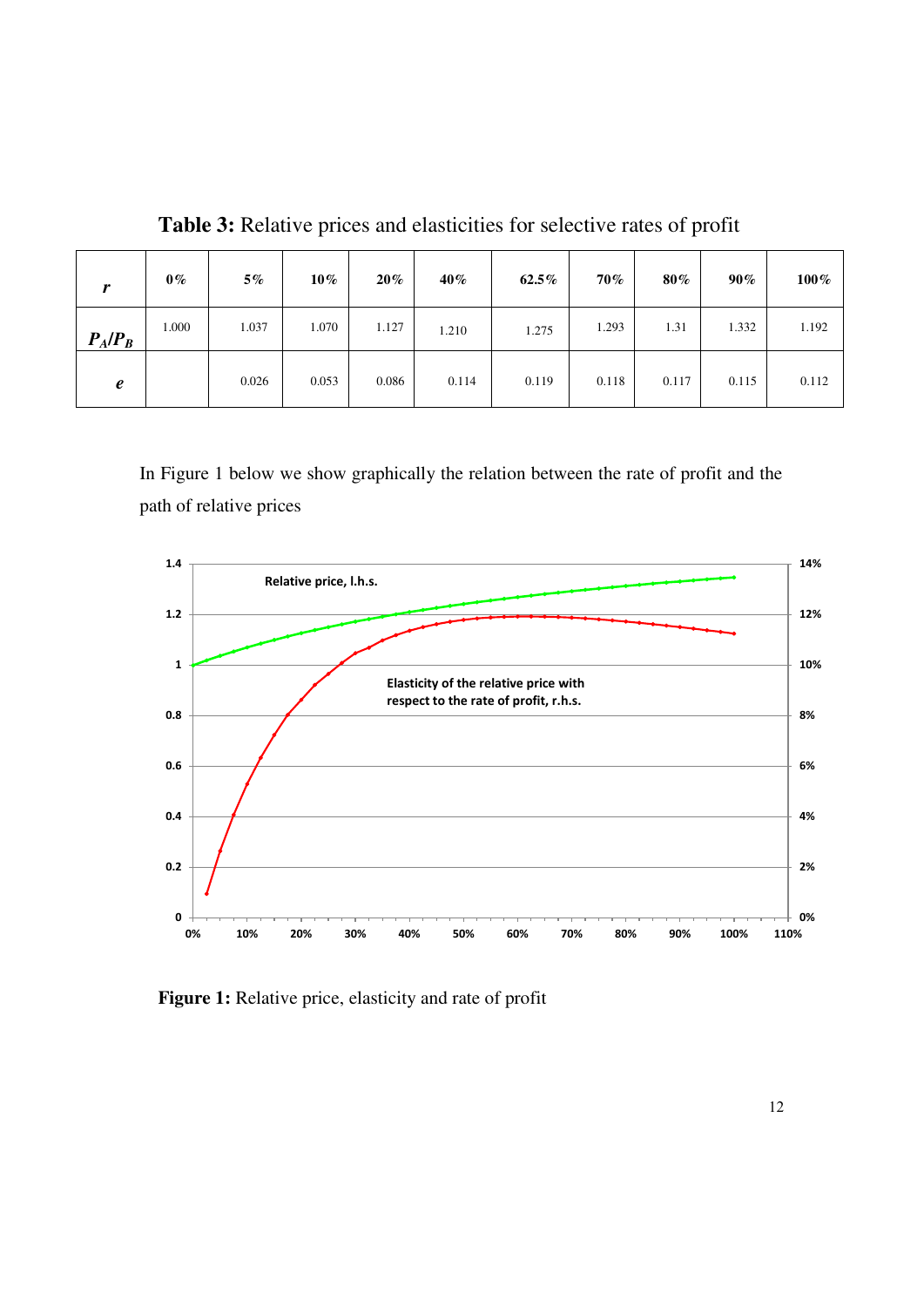We observe that the deviations between relative labour values and relative prices, shown on the left hand side (l.h.s.) axis, are directly related to the rate of profit shown on the horizontal axis; the deviations start from zero, when  $r=0\%$  and  $P_A/P_B=1$  and as the rate of profit rises the deviations also increase but at a decreasing rate. For example, when the rate of profit doubles (say from 10% increases to 20%), the deviation between relative prices and relative labour times increases from 7% to 12.7% (see Table 3 and Figure 1). From the results displayed in Table 3 and Figure 1 it becomes abundantly clear that past a point the relative price becomes increasingly less sensitive to changes in the rate of profit. In effect, the second derivative of relative price with respect to the rate of profit gives

$$
\frac{d^{2} \left(\frac{P_{A}}{P_{B}}\right)}{dr^{2}} = -\frac{2w(K_{A}L_{B} - K_{B}L_{A})(wL_{B} + K_{B})}{(wL_{B} + rwL_{B} + rK_{B})^{3}}
$$

Clearly, if the capital-labour ratio in the production of commodity A is greater than that of commodity B, therefore, it follows that the second derivative will be negative, which is another way to say that the relative price path will be concave.

Thus, it comes as no surprise that the elasticity of relative price with respect to the rate of profit,  $e$ , displayed in Table 3 is smaller, in fact, much smaller than one.<sup>6</sup> In particular, we have,

$$
e = \frac{d\left(\frac{P_A}{P_B}\right)}{dr} \frac{r}{\left(\frac{P_A}{P_B}\right)} = \frac{w(K_A L_B - K_B L_A)}{(w L_B + r w L_B + r K_B)^2} \frac{r}{w L_A + r(w L_A + K_A)} = \frac{w(K_A L_B - K_B L_A)}{(w L_B + r w L_B + r K_B)} \frac{r}{\left(w L_A + r w L_A + r K_A\right)} < 1
$$

j

 $\overline{D}$ .

<sup>6</sup> The estimation of elasticities is based on the application of midpoint formula.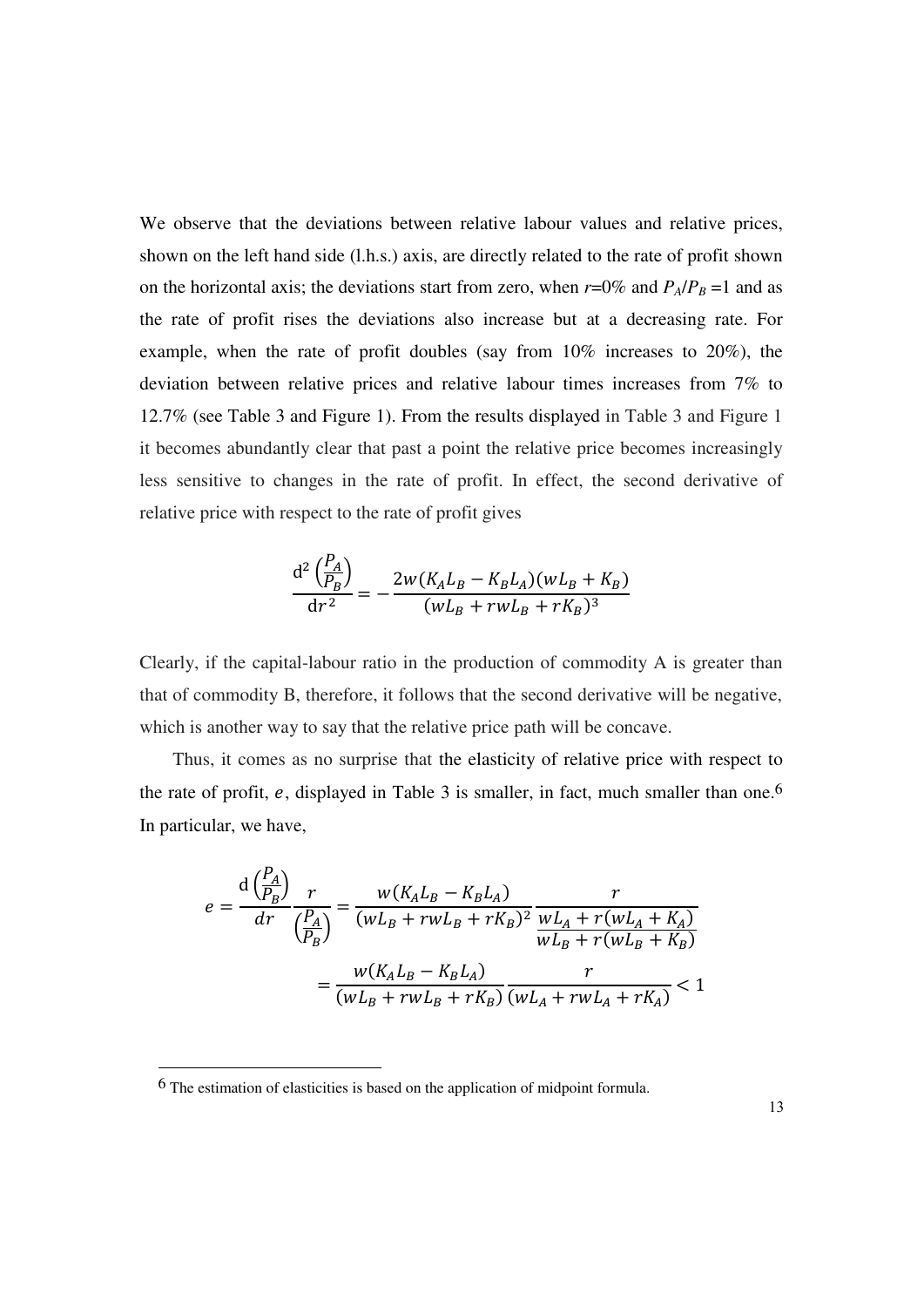As a consequence, the elasticity of the relative prices with respect to the rate of profit measured on the right-hand side (r.h.s.) axis of Figure 1 increases each time by a decreasing rate until the attainment of a maximum and then for very high and at the same time unrealistic rates of profit turns to a downward direction. The results in Table 3, as well as those shown in Figure 1, are not far from those one expects to find in actual economies and therefore are realistic and lend overwhelming support to Ricardo's intuition.

Our analysis implicitly addresses the issue of changes in the other distributive variable, that is, the wage, which are not hard to figure out. The idea is that an increase in the wage rate causes a decrease in the rate of profit and thus the estimated relative prices come even closer to relative labour times. The converse is true if the wage falls. In both cases, Ricardo argues, the effect of a changing wage is minimal and predictable as we showed above.

In terms of the numerical example of Table 1, Ricardo argues that a rising wage results in a fall in the usual rate of profit. Hence, the price of corn will remain the same, since we only have a redistribution between wages and profit, their sum remaining unaltered. In the case of the price of cotton, the manufacturer estimates a profit on his machine equal to 9% instead of 10%. The final price, therefore, will be £5,995, and the relative price will be 1.09. We observe, firstly that a fall in the rate of profit by only 1% made the relative price of production to come even closer to their respective labour times. Secondly, a significant reduction in profits by £155 (=10%  $X$ ) £1,550 total profits) leads to a change in relative prices by only 1%. Ricardo, after a kind of sensitivity analysis, concludes:

The greater effects which could be produced on the relative prices of these goods from a rise of wages, could not exceed 6 or 7 per cent.; for profits could not, probably, under any circumstances, admit of a greater general and permanent depression than to that amount. (*Works* I, p. 36)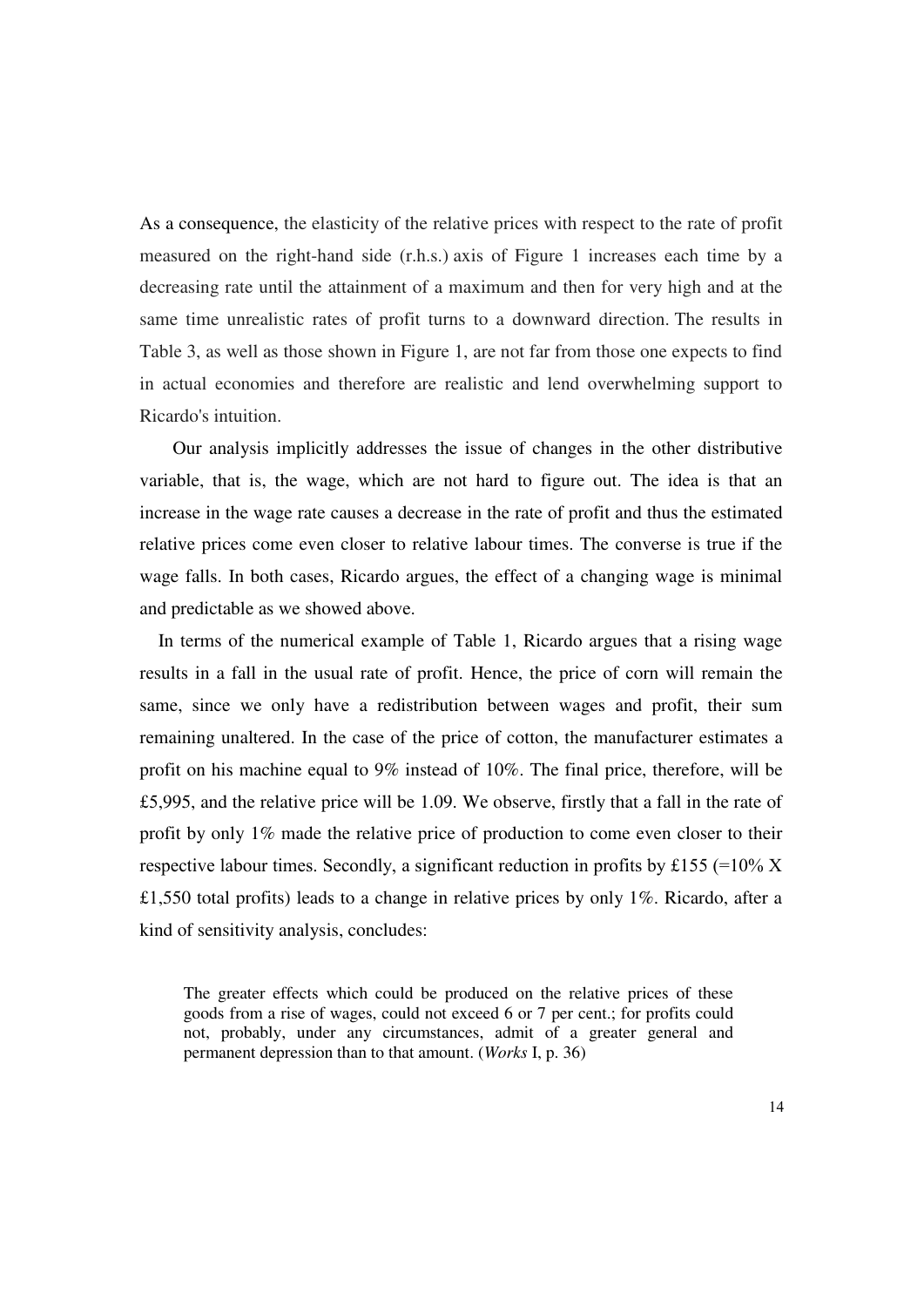In terms of our more general example with capital employed by the two sectors and further assuming that  $r = f(w)$ ,  $\frac{\partial r}{\partial w} < 0$  and  $\frac{\partial K}{\partial w} = 0$ , we get

$$
\frac{\partial \left(\frac{P_A}{P_B}\right)}{\partial w} = \frac{\left[\frac{\partial r}{\partial w}w - (r+1)r\right](K_A L_B - K_B L_A)}{(w L_B + r w L_B + r K_B)^2}
$$

A result which is very similar to the one derived above with a constant wage and a variable rate of profit. Since the bracketed term is negative and the denominator is positive the direction of price movements depends on the capital-labour ratio. In this particular case, it is not hard to show the concavity of the trajectory of relative prices as well as the inelastic nature of relative prices with respect to changes in wages.

Ricardo continues by introducing a third and final modification to his theory of value, that is, the differences in the time that elapses between the beginning and the completion of the production process when the product becomes available for sale. Ricardo sets up an example of two commodities A and B and stipulates a uniform rate of profit  $(r=10\%)$ . In industry A we have an investment of £2,000 (40 workers times a £50 annual wage) where £1,000 is invested in the first year and the rest in the second year. At the end of the second year the exchange value of the commodity must be £2,310 and it is estimated as follows:

$$
P_A = \underbrace{1,000 * (1 + 0.10)}_{\text{First year}} + \underbrace{1,000 * (1 + 0.10)^2}_{\text{Second year}} = \text{\textsterling}2,310
$$

The idea is that the estimation of the price in the second year must account for the fact that the producer should have estimated a 10% profit rate for his capital in the first year that he did not invest and 10% for the investment in the current year. By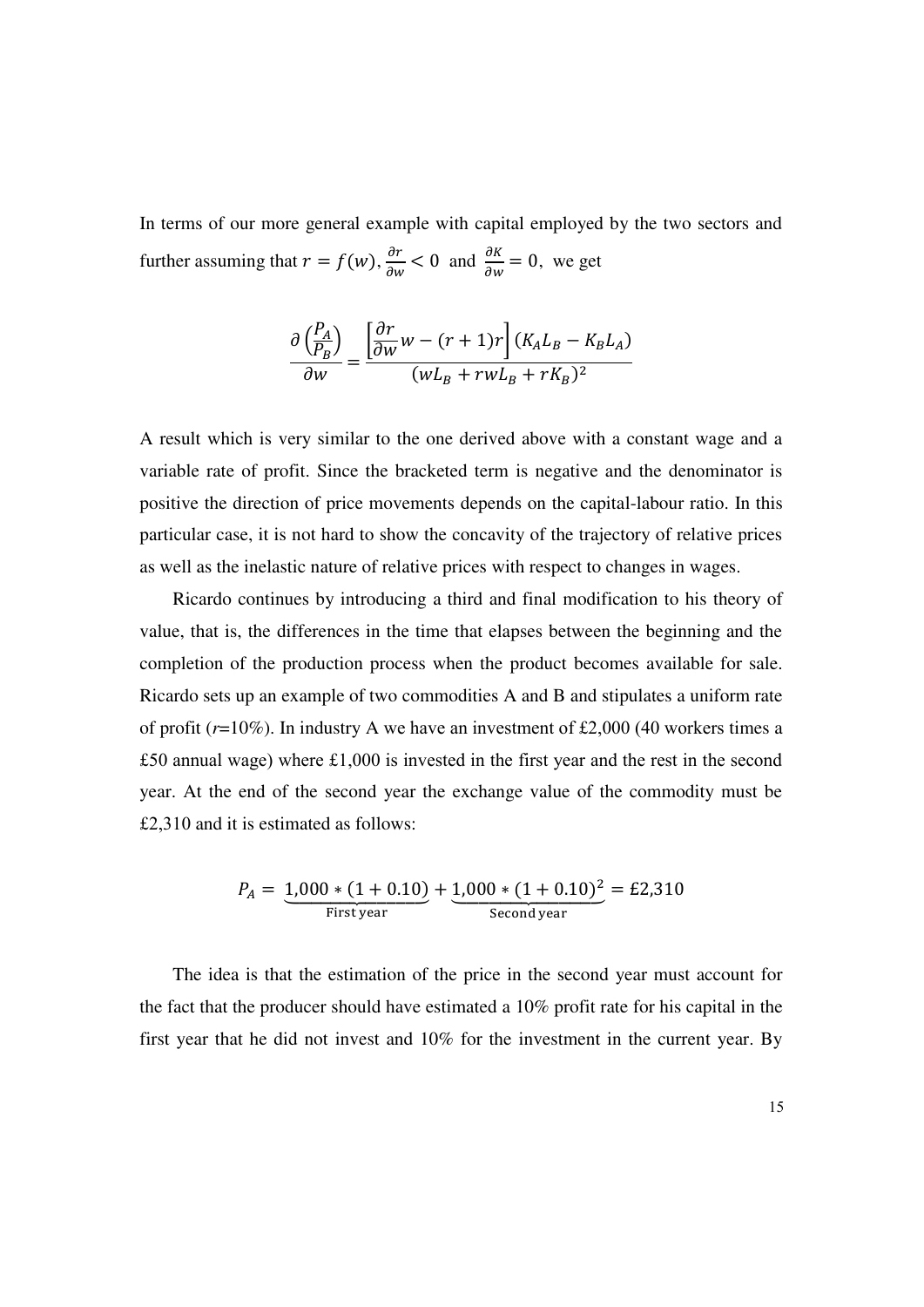contrast, in industry j all the money is invested in the first year so the exchange value of the commodities will be:

$$
P_B = \pounds 2,000 * (1 + 0.10) = \pounds 2,200
$$

We observe that the same quantities of labour give rise to two different prices. The deviation arises precisely because of the assumption of a given rate of profit and also of different turnover times, which make relative prices to differ from relative labour times.7

This case appears to differ from the last, but is, in fact the same. In both cases the superior price of one commodity is owing to the greater length of time which must elapse before it can be brought to market. […] one commodity is more valuable than the other, although no more labour was employed on its production. The difference in value arises […] from the profits being accumulated as capital, and is only a just compensation for the time that the profits were withheld. (*Works*, I, p. 37)

It follows that the inclusion of turnover time modifies the initial principle. We observe, once again, that deviations of relative prices from relative labour times, despite the significant differences in turnover times, are negligible. In terms of Ricardo's numerical example, the deviation will be £2,300/£2,200=1.05, that is, a 5% deviation

$$
\frac{P_A}{p_B} = \frac{L_A (1+r)^{t_A}}{L_B (1+r)^{t_B}}
$$

-

where  $t_A$  and  $t_B$  refer to turnover times of commodities A and B, respectively. We observe that the turnover times, as in the previous cases, play a secondary role in the

<sup>7</sup> This assumption led Marshall to the conclusion that Ricardo like neoclassical economists accepts a cost of production theory of value, which includes 'time or waiting as well as labour' (Marshall, 1920, p. 672)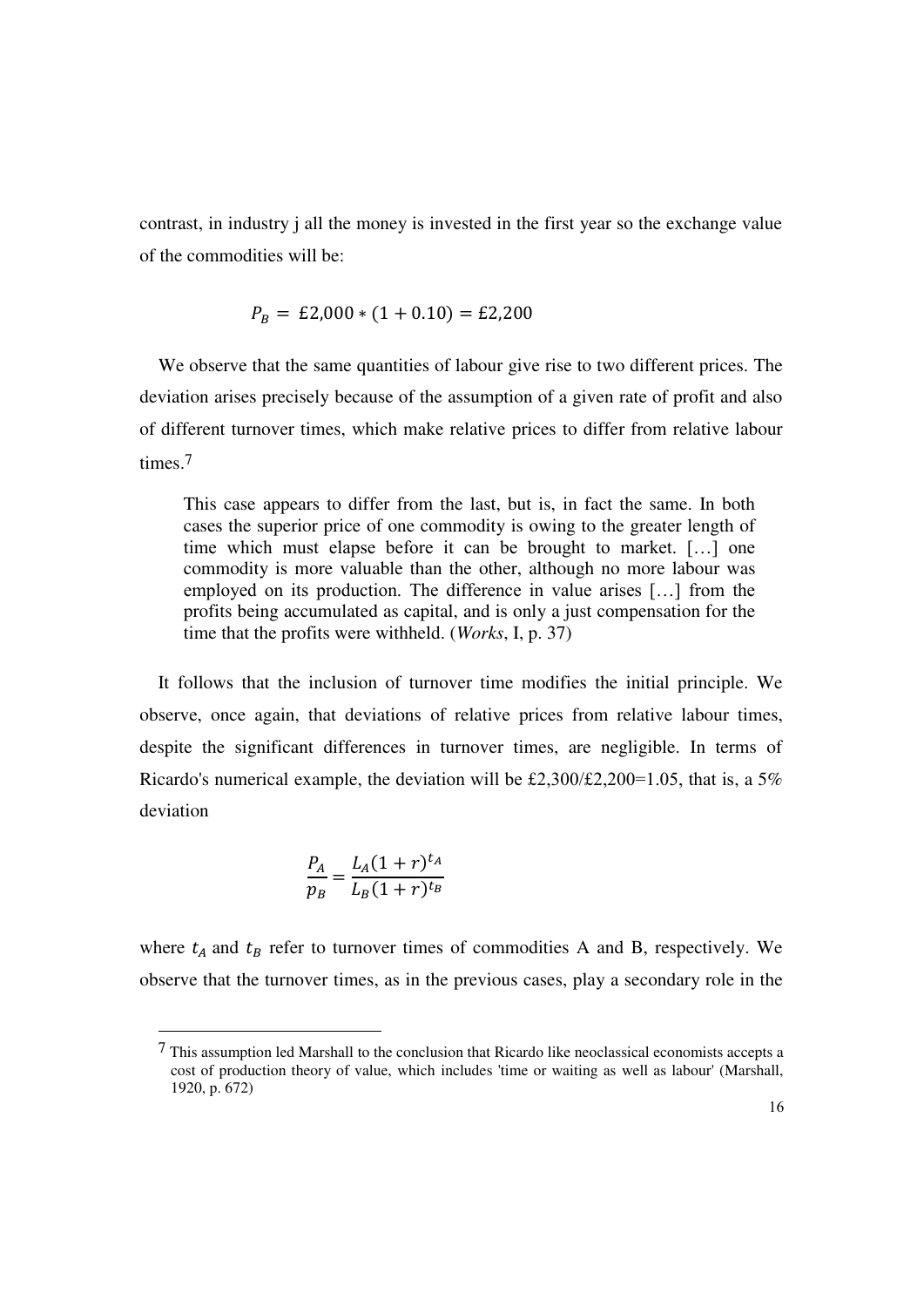determination of relative (equilibrium) prices, since there cannot be huge differences in turnover times between industries so as to affect relative prices in any significant way. By taking the derivative of relative price with respect to the turnover time of industry A we arrive at the following expression:

$$
\frac{\partial \left(\frac{P_A}{p_B}\right)}{\partial t_A} = \frac{L_A}{L_B} \left[ (1+r)^{(t_A - t_B)} \right] \ln \left( 1+r \right)
$$

The above formula indicates that the relative labour times continue to be the most important determinant of the relative prices and that the relative prices are not that responsive to changes in the turnover times. As a matter of fact the elasticity of the relative prices with respect to the turnover of commodity A will be

$$
\frac{\partial \left(\frac{P_A}{p_B}\right)}{\partial t_A} \frac{t_A}{\left(\frac{P_A}{p_B}\right)} = t_A \ln(1+r) < 1
$$

which in terms of Ricardo's numerically sensible example is equal to 0.0199, that is, the elasticity of relative price of commodity A with respect to the turnover time is highly inelastic.

From the above discussion it follows that Ricardo's insights were reasonable, however, it was impossible for him to make the next step, that is, to test the validity of his propositions empirically. Nowadays, economists have access to a wealth of relevant data which with the currently available quantitative methods can subject to empirical testing Ricardo's theoretical insights. As a matter of fact, time and again it has been shown that the estimated natural prices are closely related to labour time contained in commodities. The available old econometric studies and observations on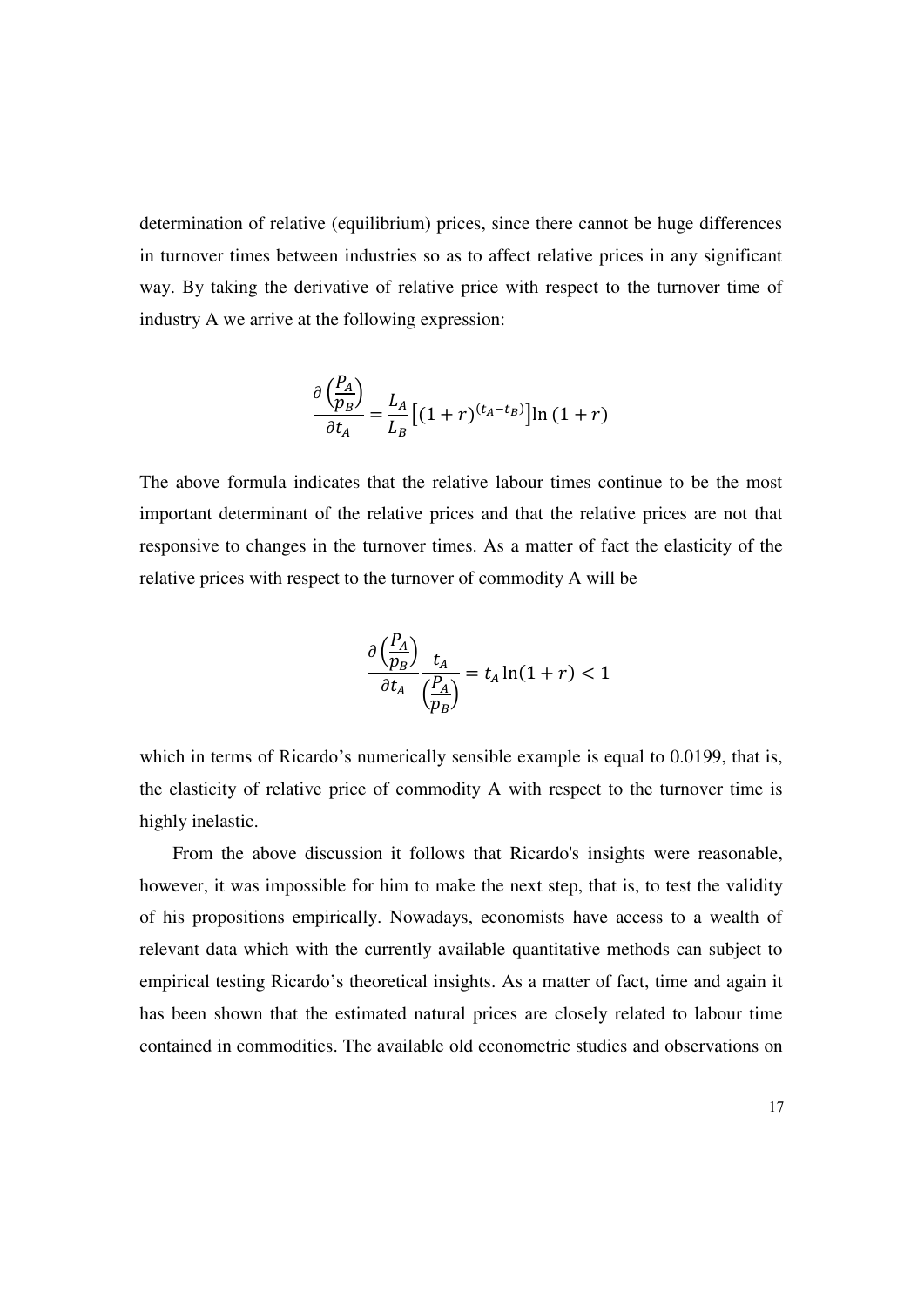the movement of prices lend overwhelming support to Ricardo's insight.8 More recently, the input-output studies show that the relative prices of production and the relative labour times are surprisingly close to each other and that both are close to market prices (Shaikh, 1984 and 2016; Tsoulfidis and Maniatis, 2002, Tsoulfidis 2008, *inter alia*).

#### **4. RICARDO'S PRINCIPLE OF RELATIVE PRICES TESTED**

Ricardo's labour theory of relative prices is not necessarily cross sectional but intertemporal in the main (see also Shaikh, 1984, 2016 and Kurz, 2018). In fact, Ricardo argued that changes in relative prices over time are explained not by changes in wages (and therefore we do not have a cost of production theory) but rather by changes in the labour time required for their production. Ricardo after emphasizing the limited effect of changes in wages on the relative prices, states emphatically:

In estimating, then, the causes of the variations in the value of commodities, although it would be wrong wholly to omit the consideration of the effect produced by a rise or fall of labour [i.e., wages] it would be equally incorrect to attach much importance to it; and consequently, in the subsequent part of this work, though I shall occasionally refer to this cause of variation, I shall consider all the great variations which take place in the relative value of commodities to be produced by the greater or less quantity of labour which may be required from time to time to produce them. (*Works* I, p. 34)

We do know that the results of the various measures of price-value deviations are not too different and also point to the same conclusion. For example, if the mean absolute weighted deviation is relatively small, the much celebrated (Steedman and Tomkins, 1999) bias-free of numéraire d-statistic of deviation does not show something quite different (see Mariolis and Tsoulfidis, 2016, ch. 4). Furthermore, we expect that if the

-

<sup>&</sup>lt;sup>8</sup> The first econometric studies that test the explanatory power of relative labour times on relative prices at the industry level have been conveniently summarised in Semmler (1984, ch. 5).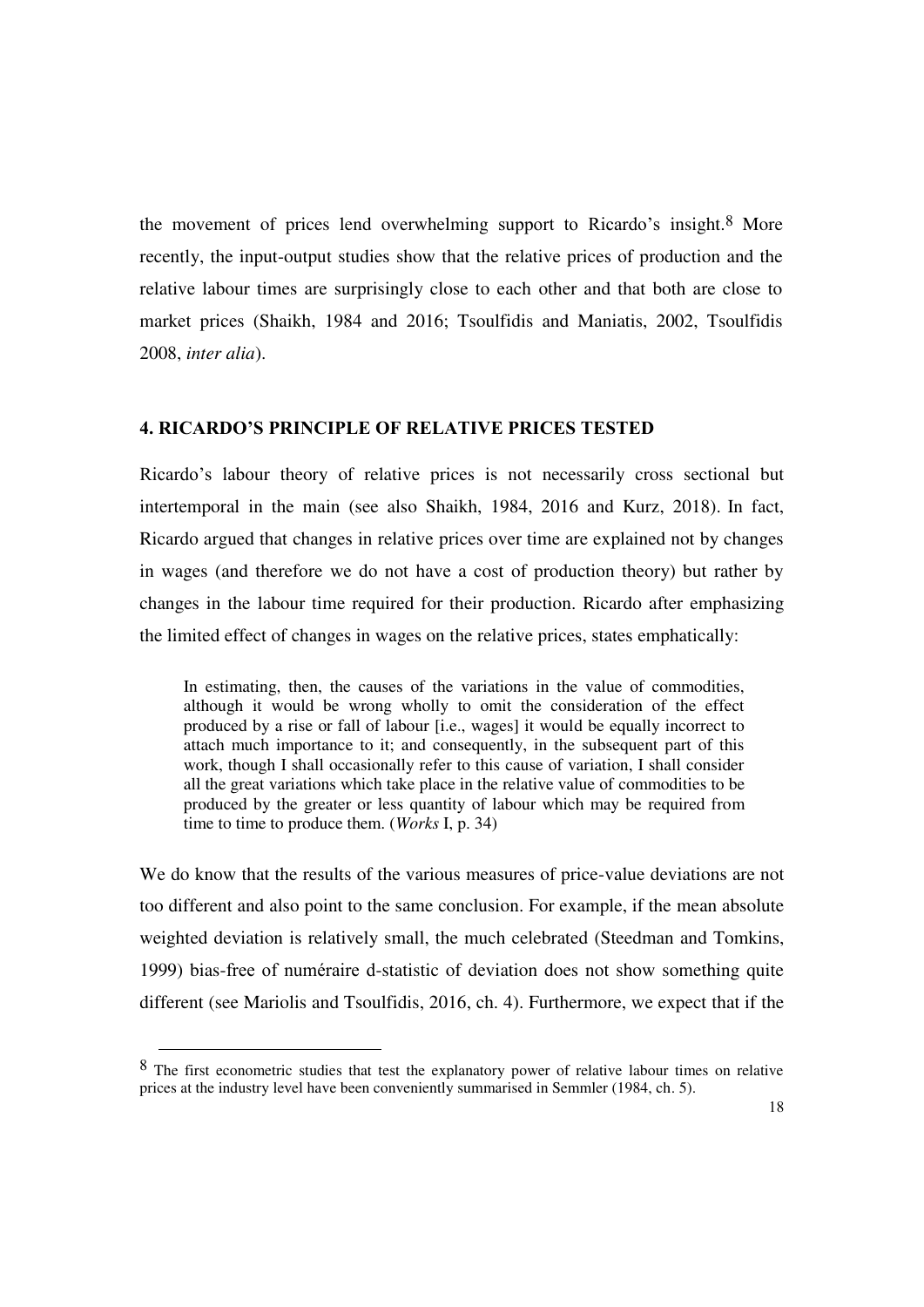Ricardian relative prices and relative labour times are close to each other in crosssection data, this closeness does hold also in intertemporal regressions. The idea is that the size and direction of deviations remain pretty much the same with the passage of time. In what follows, we just cite some evidence from a host of empirical studies. Our focus will be on the intertemporal comparisons which are no doubt closer to Ricardo's spirit. Thus we may write the following econometric specification:

$$
\Delta P_{ij\Delta t} = a + \Delta \lambda_{ij\Delta t}
$$

For this purpose, we take input-output data in constant 1985 prices from Japan's economy using a circulating capital model (for further details and estimates, see Tsoulfidis 2008) and by testing the intertemporal hypothesis, we arrive at the following results which are portrayed in the following set of figures, where the pricevalue deviations of the year 1970 are regressed against each of the years 1980, 1985 and 1990. In each of the panel of four graphs, we display the regression line and the OLS results of the regression. The slope coefficient in each of the four regressions is highly statistically significant. It is interesting to note that it might be true that relative prices deviate from relative values (although not significantly so) in each of the years tested; however, these differences change very slowly over the years. Thus it comes as no surprise that the correlations remain high even though the years under comparison are quite distant from each other. In the case of Japan, for example, the cross-section coefficients of determination of price-value deviations of the year 1970 against those of the year 1990 are spectacularly high even though they are twenty years apart!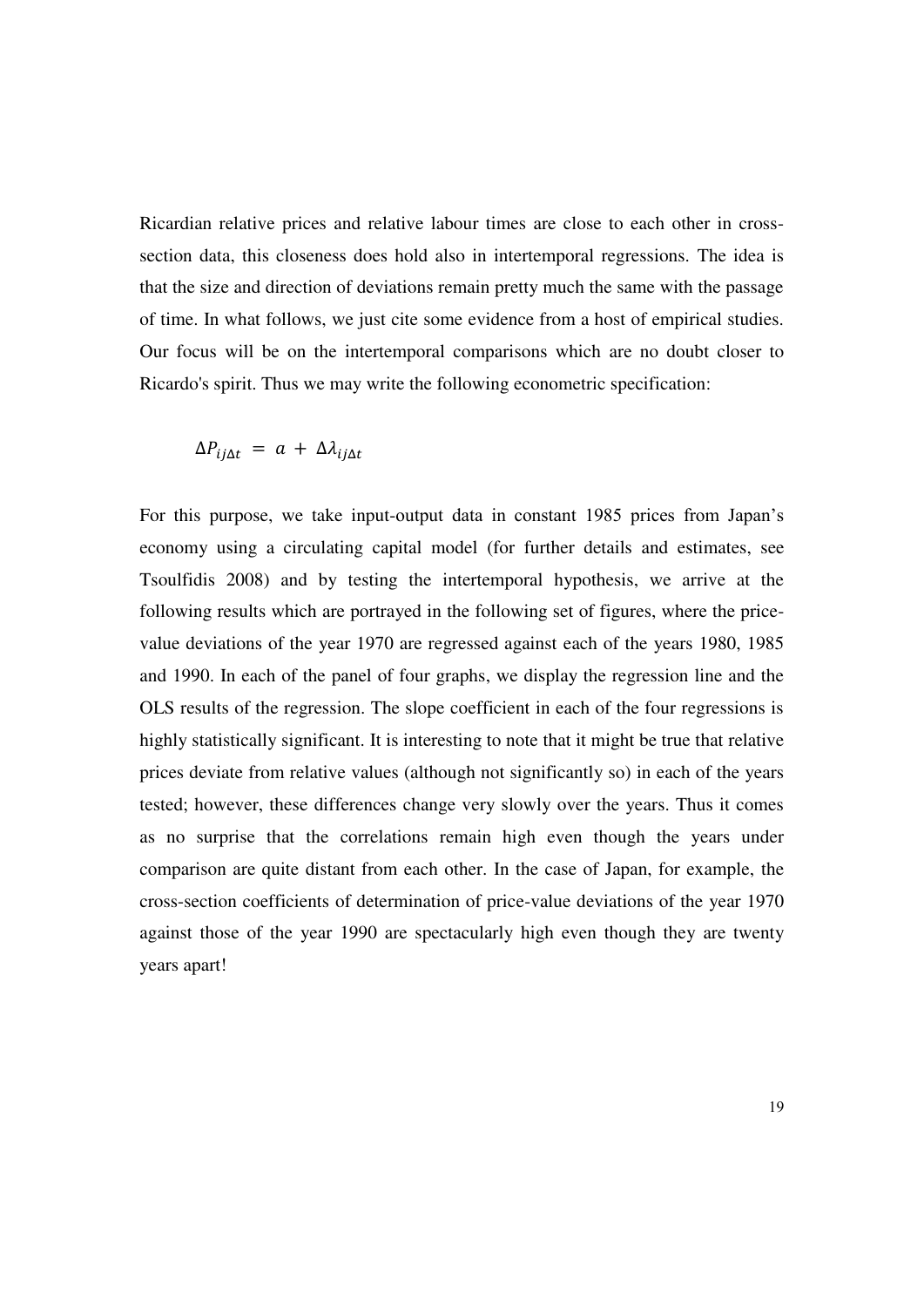

**Figure 2** Intertemporal price-value deviations in Japan, 1970-1990

Similar were the results using data from the German economy for the years 1995, 2000 and 2005 using data from the WIOD base (http://www.wiod.org). It is important to emphasize that in these data, unlike the case of Japan, we also used the available data on fixed capital stock. For the construction of the vectors and matrices of capital stock as well as the deflation of the data and other relevant information see Tsaliki et al. (2018) and Tsoulfidis and Paitaridis (2018). In the case of Germany, the regression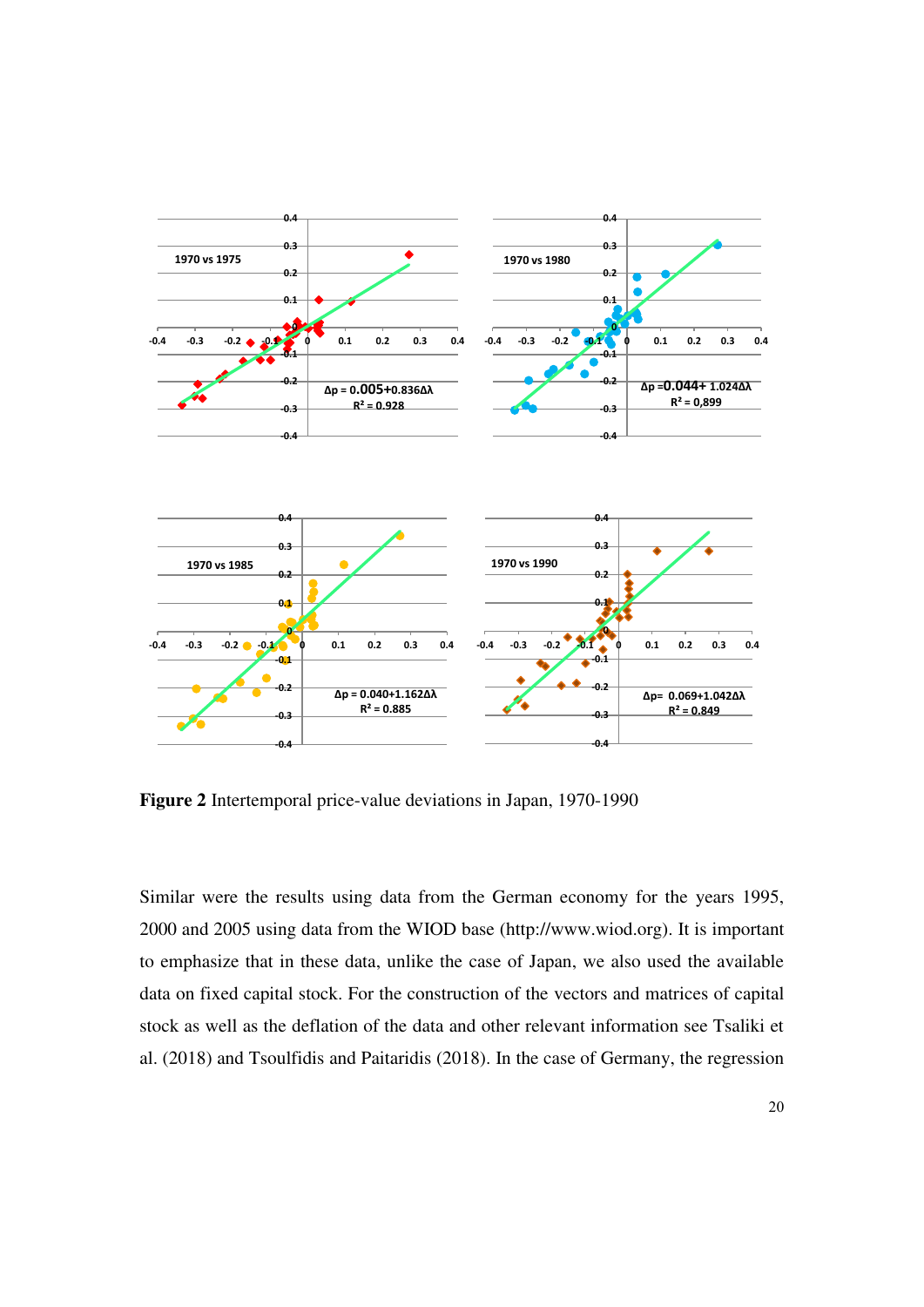results for the three years and using both circulating capital and fixed capital stock are portrayed in Figure 3.



**Figure 3** Intertemporal price-value deviations in Germany, 1995-2005

We observe that in both countries the regression results, as time goes by, are getting somewhat weaker with respect to the R-square, however, the fit taking into account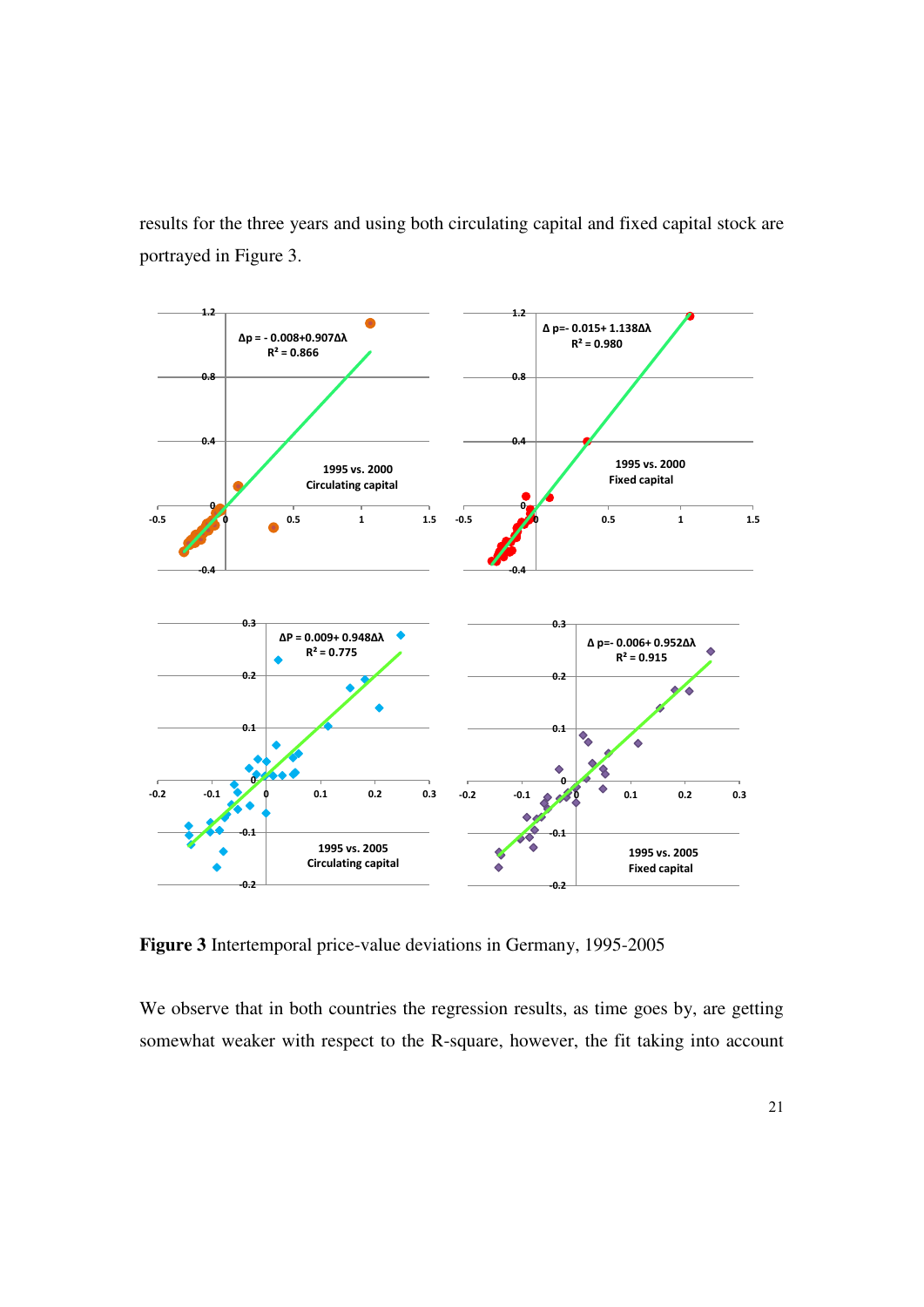that we are dealing with cross-section data is extremely good and the slope coefficients in all of our regressions are highly statistically significant.

#### **5. CONCLUDING REMARKS**

According to Ricardo, labour time is the principal regulator of natural prices, which in turn are theorized as the centres of gravity of ever-fluctuating market prices. The unequal capital-labour ratios between industries, the changes in the income distribution as well as the differences in turnover times affect the relative (natural) prices of commodities, Ricardo argued, but only in a limited and at the same time theoretically predictable way.

In this article we further modelled Ricardo's theoretical insights and showed that one should not expect dramatic changes in relative prices in the presence of fixed capital and in the face of changes in the distributive variables or turnover times. These variables must be thought of secondary importance in determining the relative prices of commodities in comparison to principal determining factor which in Ricardo is the relative labour times. Thus it came as no surprise that Ricardo's major theoretical prediction about the intertemporal change in relative prices as a consequence of change in relative labour times is ascertained in the data from both Japan and Germany, that is, two major economies. Empirical results from a host of other countries cross-sectionally and intertemporally corroborate with Ricardo's great insights.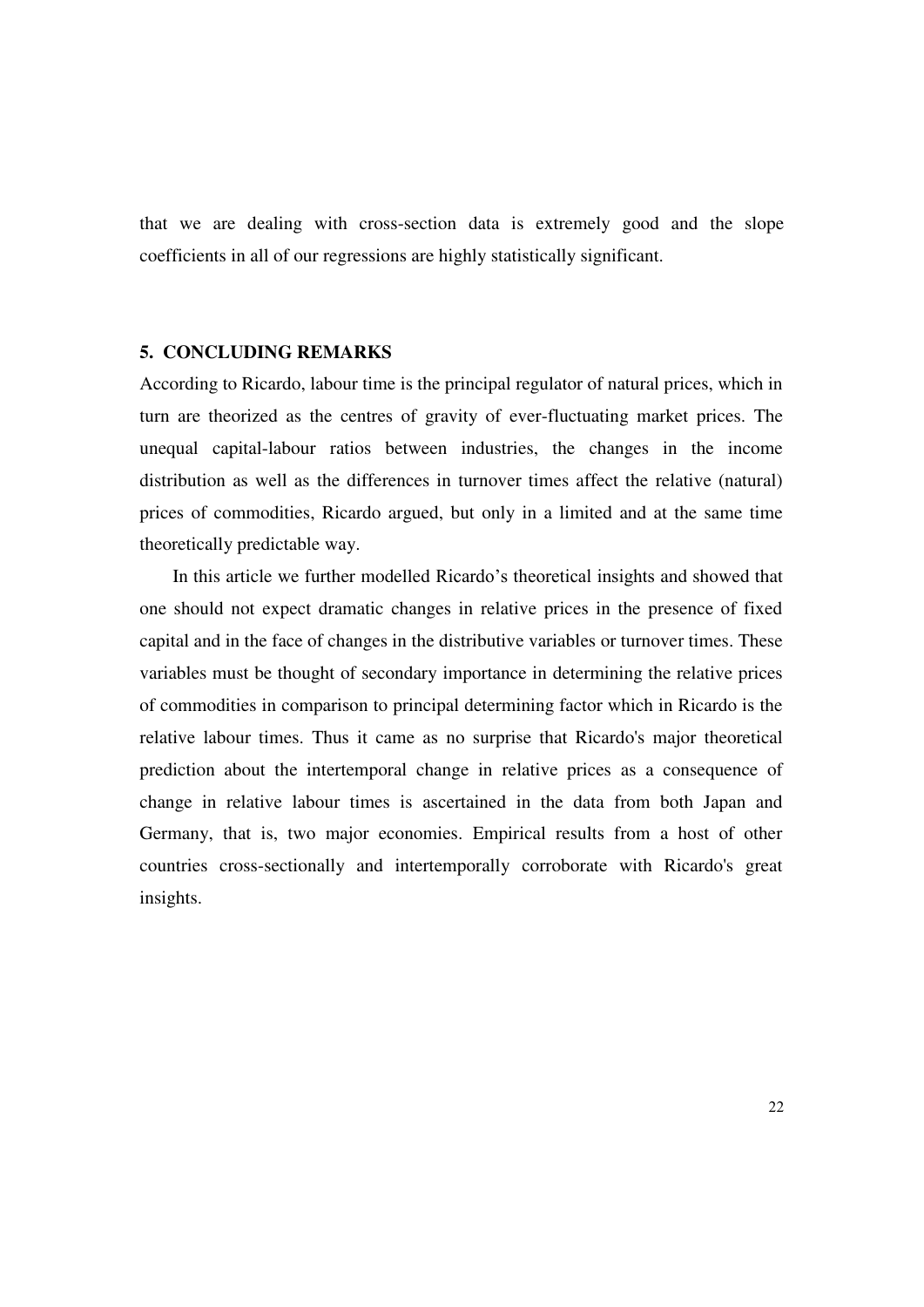#### **REFERENCES**

- Garegnani, P. (1983) "The Classical Theory of Wages and the Role of Demand Schedules in the Determination of Relative Prices", *American Economic Review,*  73: 309-13.
- Hollander, S. (1985). "On the Substantive Identity of the Ricardian and Neoclassical Conceptions of Economic Organization: the French Connection in British Classicism". In Caravale, G. (ed.) *The Legacy of Ricardo*. New York: Basil Blackwell.
- Kurz, H. (2018). "Stigler on Ricardo". [Centro Sraffa Working Papers](https://ideas.repec.org/s/ris/sraffa.html) CSWP27, *Centro di Ricerche e Documentazione "Piero Sraffa"*.
- Mariolis, T. and Tsoulfidis, L. (2016). *Modern Classical Economics and Reality: Spectral Analysis of the Theory of Value and Distribution*, Tokyo, Springer Verlag.
- Marshall, A. (1920). *Principles of Economics*. London: Macmillan.
- Ricardo, D. (1951a). *On the Principles of Political Economy and Taxation*, ed. by Sraffa, P. with the collaboration of M. Dobb, *The Works and Correspondence of David Ricardo*, vol. I, Cambridge: Cambridge University Press.
- Ricardo, D. (1951b). *The Works and Correspondence of David Ricardo*, vol. VIII, ed. by Sraffa, P. with the collaboration of M. Dobb, Cambridge: Cambridge University Press.
- Semmler, W. (1984). *Competition, Monopoly, and Differential Profit Rates.* New York: Columbia University Press.
- Shaikh, A. (1984). "The Transformation from Marx to Sraffa." In Freeman, A. and Mandel E. (eds.), *Ricardo, Marx, and Sraffa*. London: Verso.
- Shaikh A. (2016). *Capitalism: Competition, Conflict, Crises*. Oxford: Oxford University Press.
- Smith, A. (1776). *The Wealth of Nations*, edited by E. Cannan. New York: Random. House 1937.
- Steedman, I. (1982). "Marx on Ricardo". In Bradley, I. and Howard, M. (eds.) *Classical and Marxian Political Economy*. London: Macmillan.